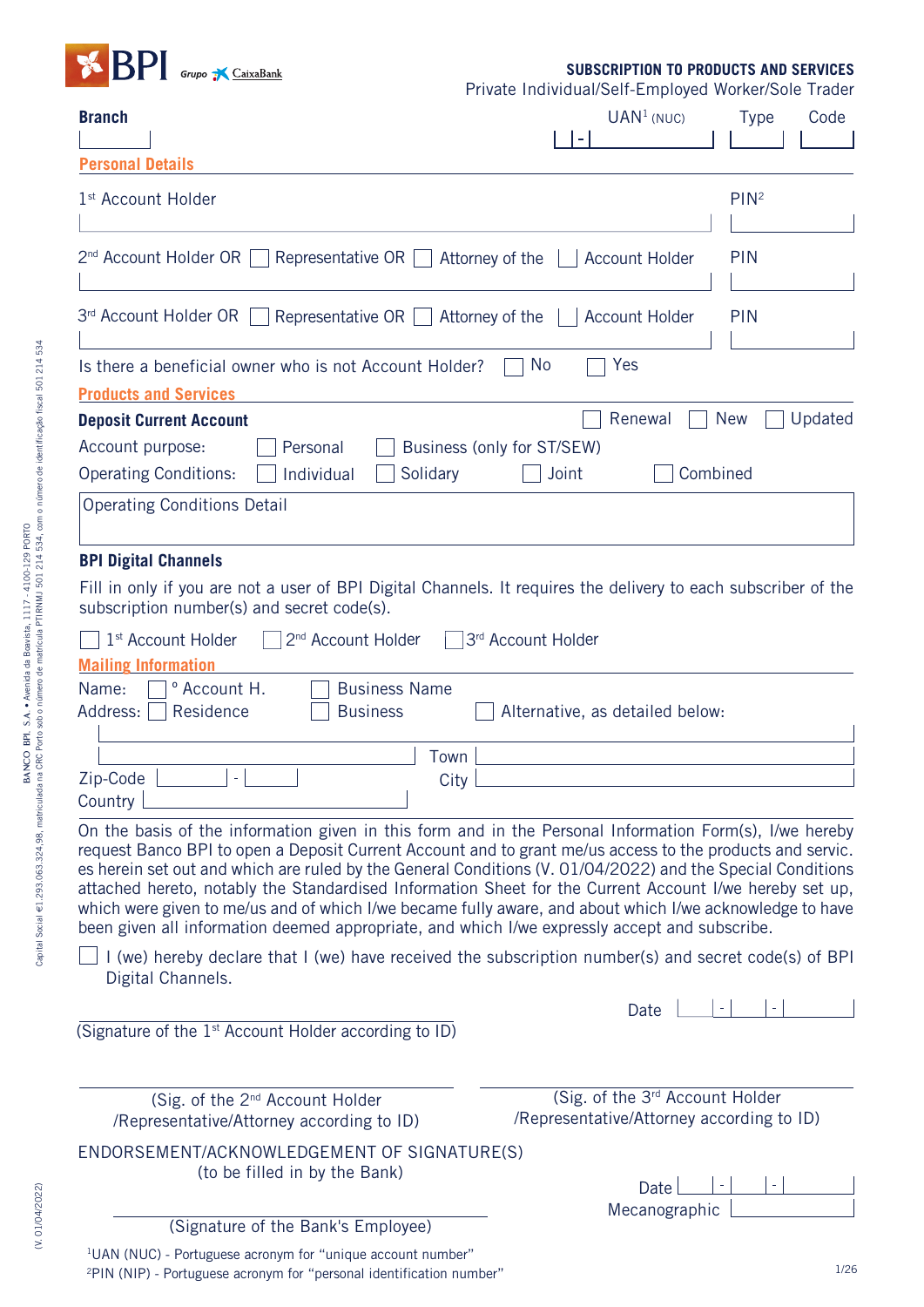

## **GENERAL CONDITIONS**

**1.** This document contains the General Terms and Conditions of the contracts **(i)** for Deposit Current Accounts, **(ii)** for the use of BPI Digital Channels and **(iii)** for the use of Payment Services, including credit and debit transfers, direct debits, which are entered into between Banco BPI, S.A. (hereinafter the Bank), with registered office at Avenida da Boavista, 1117, 4100-129 Porto, with share capital of EUR 1,293,063,324.98, registered at CRCP under number PTIRNMJ 501 214 534, with tax identification number 501 214 534, an entity subject to the supervision of the Bank of Portugal registered under no. 10 and the Customer identified in the Products and Services Subscription Form, which General Terms and Conditions are incorporated into these contracts at the time they are entered into. The Customer may request a copy of these General Conditions at anytime.

**2.** The Bank is registered under number 300 at CMVM (Securities and Exchange Market Commission), Rua Laura Alves, no. 4, 1010-138 Lisbon, and on the internet at www.cmvm.pt,to conduct financial intermediation.

**3.** BPI is registered as an insurance intermediary, under number 207 232 431, with Insurance Supervisory AuthorityandPensionFundsatAv.daRepública,no.76,inLisbon,andonthe internetatwww.asf.com.pt.

**4.** The services to be provided and the financial instruments which may be the object thereof and/or traded through the Bank, as well as the description of their nature and risks, are described and defined in **BPI Investor Handbook – Chapter "Nature and Risks of the Financial Instruments"**, available at any Branch of the Bank and atwww.bancobpi.pt.

**5.** The Bank prepares and submits to its governing and supervisory bodies every year a report on the performance of the financial intermediation services provided to itsCustomers.

**6.** The Bank only considers duly formalised the proposal to subscribe to the contracts for a Deposit Current Account, for the use of BPI Digital Channels and for the use of Payment Services after receiving these General Terms and Conditions, the Individual Information Sheet and the Subscription Form for Products and Services duly completed and signed by the Customer or by whoever is duly present and indicated in the latter, the intention to open a Deposit Current Account, to subscribe to BPI Digital Channels and/or to subscribe to the use of Payment Services, as well as all the documents legally required for this purpose or that the Bank considers necessary to comply with its legal obligations, such proposals being deemed accepted and the referred contracts validly executed: **a)** in the case of the Deposit Current Account Contract from the moment the Bank allows the debit and credit operations of the account; **b)** in the case of the contract for the use of BPI Digital Channels from the moment the Bank provides the Customer with his Subscription Number and Secret Code; **c)** in the case of the contract for the use of payment services, after the disclosure or availability by the Bank or by the Issuer of the paymentinstruments.

**7.** In compliance with the legal rules applicable to it, the Bank reserves the right to: **(i)** not allow the Deposit Current Account to be operated, either on a debit or credit basis; and/or **(ii)** limit or prevent the use of the payment instruments associated with the Deposit Current Account; and/or **(iii)** cancel payment services associated with the Deposit Current Account; and/or **(iv)** revoke proposals or decisions to contract financial products and services, including credit, communicated to customers, when any of the following circumstances: **a)** the Customer does not provide the Bank with the documentation and/or information required by the Bank under the terms provided for by law, including in particular in the law and regulations of the Bank of Portugal establishing measures to prevent and combat money laundering and the financing of terrorism or **b)** whenever any other circumstance arises that under the terms provided for by law, including in particular in the law and regulations of the Bank of Portugal, imposes on the Bank the duty not to allow such transactions to take place.

Unless the law in question does not allow it, the Bank shall inform the Customer of the decision not to allow certain transactions on the Account and, following that decision, the Bank may terminate or resolve the Deposit Account contract under the terms provided for in section N. **Definitions**

In these General Conditions, including its recitals, and unless the context indicates otherwise, the following terms beginning with a capital letter (whether singular or plural) shall have the following meaning:

**Account** - the Securities Deposit Account opened with the Bank for the deposit of non-securities on demand or at term, which also takes on the nature of a payment account through which one or more payment service users carry out payment transactions, and for the registration and deposit of financial instruments. **Bank** - Banco BPI, S.A.

534

(V. 01/04/2022)

(V. 01/04/2022)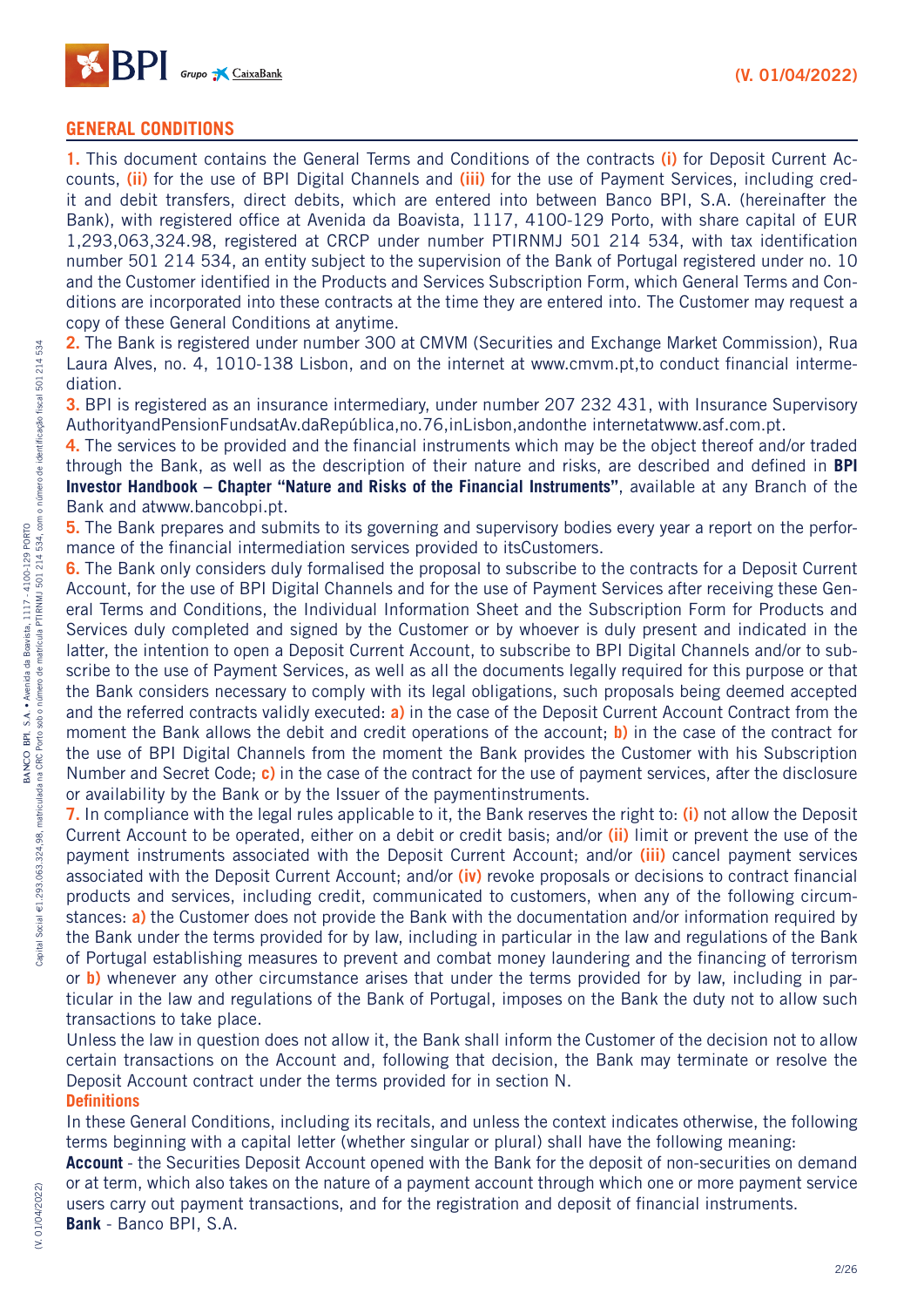

**Beneficiary** - a natural or legal person who is the intended recipient of funds which have been the subject of a payment transaction.

**BPI Digital Channels** - all online channels for distance communication between Banco BPI and its Customers, namely the following online channels: BPI Net, BPI App and BPI Direto.

**Business day** - the day on which the payer's payment service provider or the Beneficiary's payment

**Coordinates card** - card that may be issued by the Bank with a matrix of coordinates, which are required from the Customer for the execution of certain transactions through the Service, and which embodies a secret, personal, unique and non-transferable element of identification.

**Customer/Account Holder** - the individual or individuals duly identified on the Individual Information Sheet, subscribers to the contracts contained in these General Conditions, hereinafter referred to as Customer or Cardholder.

**Digital Document** - document made available by the Bank in electronic format, which allows the Customer to store it and to consult and reproduce its content exactly.

**Direct Debit** - payment service consisting in debiting the payment account of a payer, being the payment transaction initiated by the Beneficiary based on the consent given by the payer to the Beneficiary, or to the payment serviceprovider.

**Individual Information Sheet** - the Customer's Identification sheet, containing his/her personal, professional, property and contact details and the specimen signatures defined by the Customer and valid for operating the account(s) for which he/she has not indicated a specific signature, and all the contracts associated therewith, such as the Bank's Privacy Policy and the consents provided by the Customer, where applicable, for the processing of his/her personal data by the Bank.

**Payer** - a natural or legal person who holds a payment account and allows a payment order from that payment account, or, if there is no payment account, the natural or legal person who gives a payment order.

**Payment Card** - a payment instrument associated to a BPI Deposit Current account issued by CaixaBank Payments E.F.C., E.P, S.A.U., which allows, by debiting the said account, among other operations, to make payments and cash withdrawals, in accordance with the respective General Conditions, which must be subscribed to in order to use this paymentservice.

**Payment institutions** - legal persons that have been granted authorisation to provide and execute payment services throughout the SEPA+ area.

**Payment instrument** - any personalised device or set of procedures agreed between the payment service user and the payment service provider and used by the payment service user to issue or authorise a payment order. **Payment service provider** - the entity that may provide payment services: **(i)** credit institutions, including electronic money institutions, with head office in Portugal; **(ii)** payment institutions with head office in Portugal; **(iii)** universal postal service concessionaire; **(iv)** Portuguese State, Autonomous Regions, bodies of the direct and indirect administration of the State, when acting without public authority powers; **(v)** Bank of Portugal when not exercising public authority powers; **(vi)** credit institutions, including electronic money institutions and payment institutions having their head office in another member state of the European Community, provided that the payment services provided are duly authorised in their country of origin.

**Payment services** - those enabling: (a) cash to be placed on a payment account and all the operations required for operating a payment account; **(b)** cash withdrawal from a payment account and all the operations required for operating a payment account; **(c)** payment transactions, including the transfer of funds on a payment account by: **(i)** executing direct debits; **(ii)** executing payment transactions through a payment card or similar device; **(iii)** executing bank credit transfers, including standing orders; **(d)** executing payment transactions where the funds are covered by a credit line for a payment service user, such as: **(i)** execution of direct debits, in particular of a one-off nature; **(ii)** execution of payment transactions through a payment card or similar device; **(iii)** execution of bank credit transfers, including standing orders; **(e)** issuing or acquiring payment instruments; **(g)** executing payment transactions where the Customer's consent to execute the payment transaction is given by means of any telecommunication, digital or IT device and the payment is made to the telecommunication or IT system or network operator.

**Payment transaction** - the act, performed by the payer or by the Beneficiary, of depositing, transferring or withdrawing funds, regardless of any underlying obligations between the payer and the Beneficiary. Payment order - any instruction given by a payer or a Beneficiary to its payment service provider requiring the execution of a payment transaction.

**Price List** - the set of information on the general conditions, with effects on assets, at each moment, related to the financial products and services offered by the Bank, which consists of the "Commissions and Ex-

534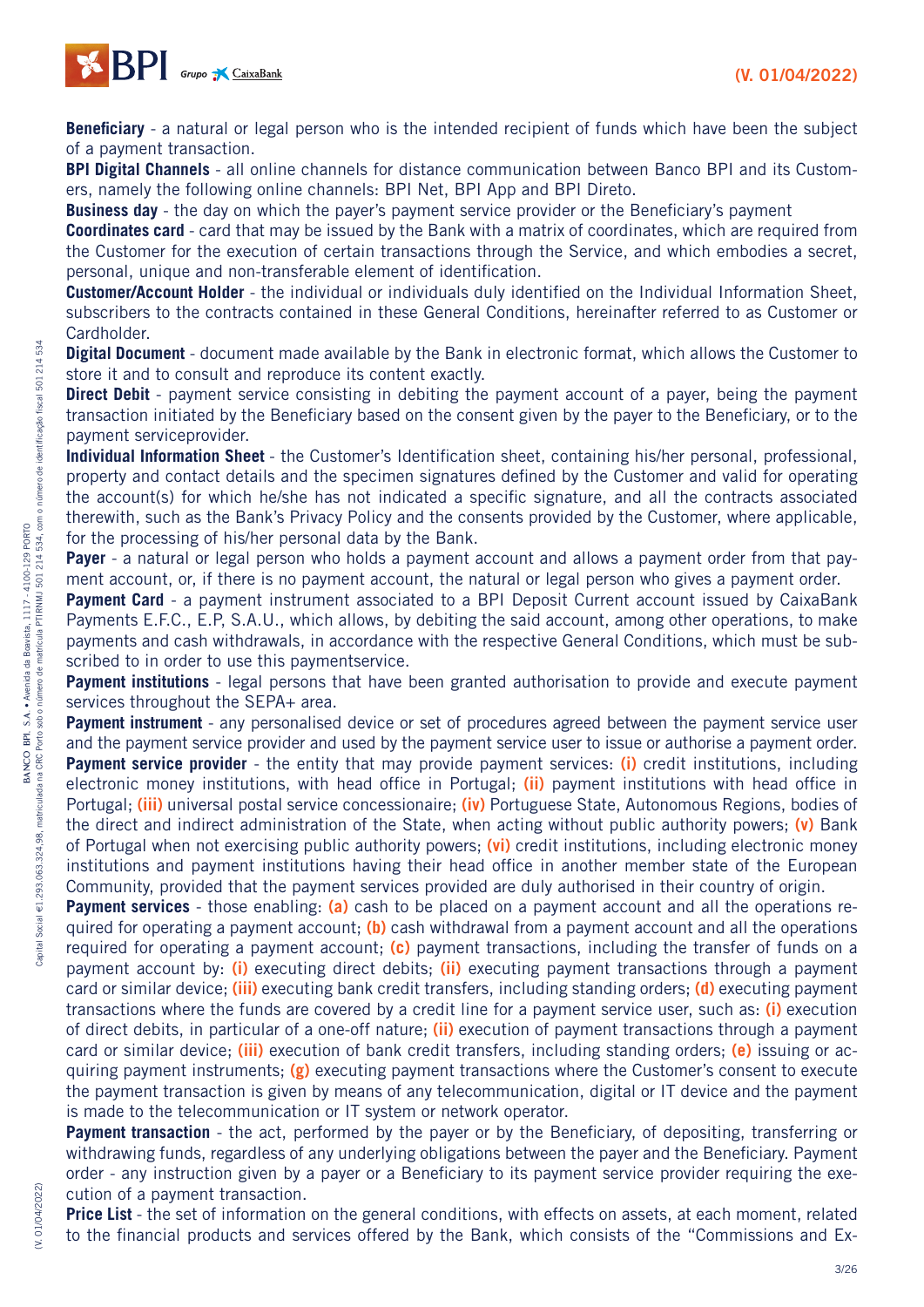

penses Brochure" and the "Interest Rates Brochure" and that may be accessed at the Bank's branches or on the website www.bancobpi.pt.

**Products and Services Subscription Form** - a statement of acceptance of the Deposit Current Account contract and subscription to the Bank's products and services, such as the BPI Digital Channels and Payment Services. **Representative/Attorney** - the representative(s) of minors, interdicted or incapacitated and the Client's proxies. **RGICSF** - General Regime of Credit Institutions and Financial Companies approved by Decree-Law 298/92, of 31 December. SEPA + - Single Euro Payments Area.

**Secret Code:** means the secret, unique, personal and non-transferable number set by the Bank when subscribing to the Service and which must be changed by the Customer after the first access to the Service. service provider involved in the execution of a payment transaction is open for business.

Standardised Information Sheet or FIN of the demand deposit account - a standardised information sheet containing all mandatory information relating to the demand deposit account and forming an integral part of the General Conditions and Particular Conditions of theAccount.

**Subscription Number** - Customer identification number, consisting of nine (9) digits, which is unique, personal and non-transferable and allows the Customer to access the Service.

**Target** - Interbank settlement system adopted by Payment Service Providers for the execution of payment transactions in euro in the SEPA+ area.

**Target business day** - every day, from Monday to Friday, with the exception of Target holidays: 1 January, Good Friday, day following Easter Sunday, 1 May and 25 and 26 December.

**Transfer** - The payment service provider transfers, on the Customer's order, funds from the Customer's account to another account; credit transfers can be: **(i)** intra-bank credit transfers, when the payment service provider transfers, on the Customer's order, funds from the Customer's account to another account at the same institution; **(ii)** SEPA+ credit transfers when the payment service provider transfers, on the Customer's order, funds from the Customer's account to another account in the SEPA+; **(iii)** non-SEPA+ credit transfers when the payment service provider transfers, on the customer's order, funds from the customer's account to another account, outside the SEPA+ space.

**Universal account number or UAN (NUC)** - number assigned by the Bank when opening the first account/operation and that is kept as an aggregator of other accounts/operations of the same holders, with the same operating conditions, namely for the purposes of statement and integrated position.

## **A – DEPOSIT CURRENT ACCOUNT**

#### **1. General Rules**

**1.1.** The opening, operation and closing of an account with the Bank is governed by these General Terms and Conditions, the Specific Terms and Conditions agreed with the Customer, the ESIS of the Demand Deposit Account, the laws in force and general banking practice.

**1.2.** The opening of the account requires: **(i)** the filling in of the Individual Information Form and the Products and Services Subscription Form by the Account Holder, its Representative and/or its Attorney; **(ii)** the presentation of all legally required documents to the Bank by the Account Holder, its Representative and its Attorney, the latter two also being required to prove their powers; **(iii)** a deposit of no less than the minimum amount stipulated by the Bank. **1.3.** Once the Cardholders have been identified and the initial deposit has been made, the Bank may accept the opening of the account, which, however, may not be debited or credited until all the information requested by the Bank has been provided and the corresponding supporting documents have been delivered..

**1.4.** Failure to submit all documentation/information required by the Bank within 60 (sixty) days from the date the Account is opened shall result in the Account being automatically closed, subject to the procedures described in section N.

**1.5.** The Bank may also automatically close the Account whenever, upon reviewing the documents and information provided by the Customer for the purpose of opening the Account, it considers that there may be a breach of the applicable rules and/or internal policies on money laundering and terrorist financing.

**1.6.** These General Terms and Conditions shall apply to all accounts opened with the Bank with the same Account Holders and under the same account operation conditions.

**1.7.** Unless otherwise instructed, the signatures on the Individual Information Sheet are valid for all contracts or accounts opened with the Bank in the name of the Account Holder.

**1.8.** The fees and charges associated and applicable to the opening, maintenance and operation of the account are set out in the Standardised Information Sheet provided to the Customer with these General Conditions, as well as in the Price List in force at any given time, available at branches and at www.bancobpi.pt.

(V. 01/04/2022)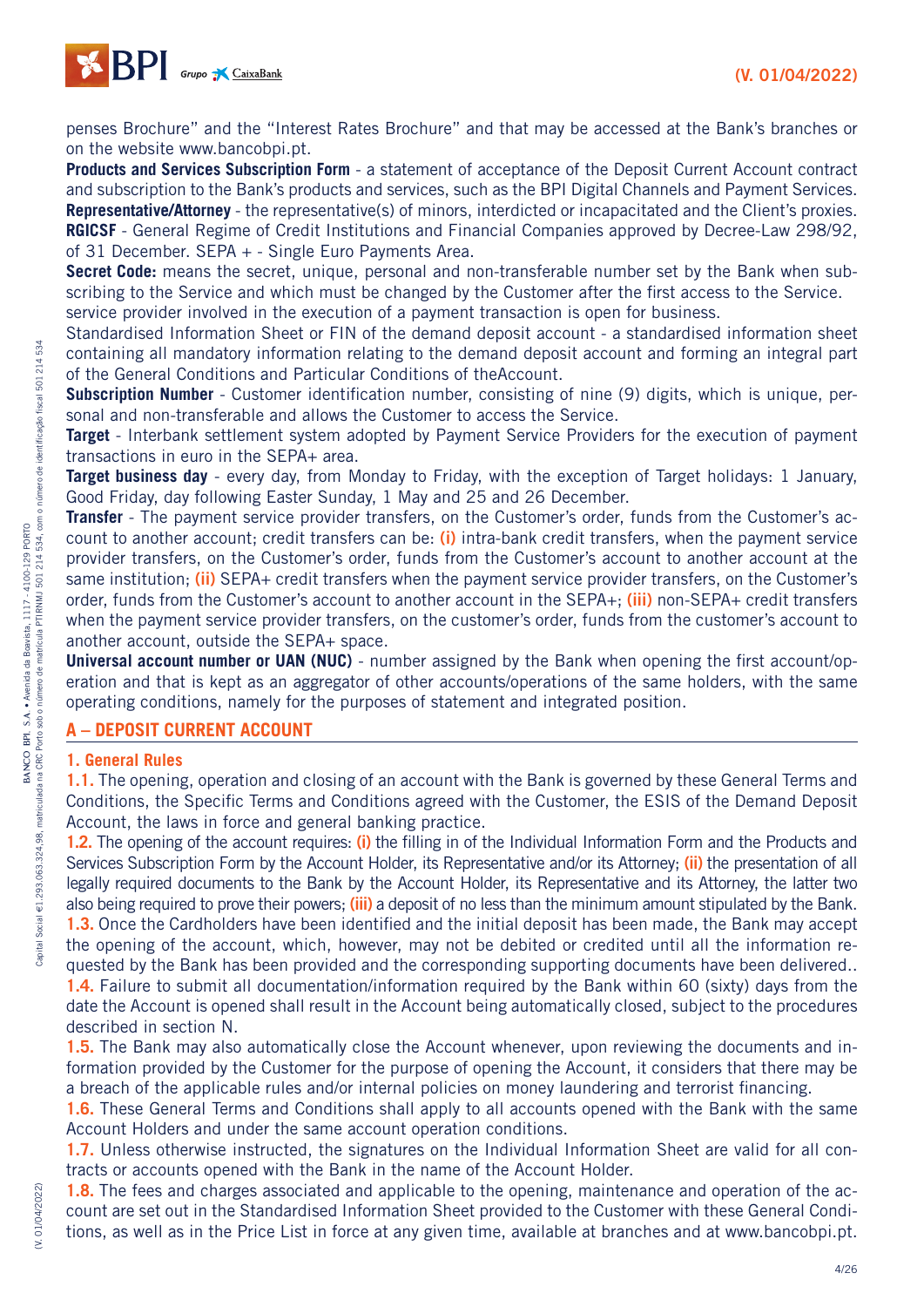

#### **2. Account Holding and Operating Conditions**

**2.1.** In case there is only one Holder, the account is singular, and may be used by its Holder or by a Representative/Attorney with powers to that effect.

**2.2.** If there is more than one Holder, the account is joint and may be, according to the option of the respective Holders expressed on the Product and Service Subscription Form: **(i)** Joint, in which the assets or amounts deposited can only be moved with the intervention or authorisation of all the Holders; **(ii)**Solidary, in which any of the Holders may use it without requiring the authorisation or intervention of the others, the Bank being exempt from all liability for the compliance with the orders given by a single Holder, including the delivery, in full or in part, of any assets or values deposited and/or registered therein and the carrying out of financial investments and capitalisation operations in the name of any of the co- holders, and for the withdrawal, whether anticipated or not, of any deposits, all the Holders being solidary and severally liable to the Bank; **(iii)** Combined, which simultaneously presents partial links of solidarity and conjoint and whose operating conditions must be defined in writing by all the Holders.

2.3. The Cardholders acknowledge and accept that if they opt for a joint or combined account, the respective operating system shall not be applicable to the movements debited by the Bank in execution of contracts for the use of BPI Payment Cards subscribed by the Cardholders. The debits originated by these means of payment may be debited from the current balance of the account regardless of the Cardholder who has effected them and without any prior or subsequent authorisation from the other co-holders for this purpose. **2.4.** Without prejudice to the legal obligations with regard to Banco BPI's duties and the specificities of some financial products, in the case of accounts held by minors, the legal representatives of the minor account holder must operate the said account in the interest of the minor, that is, with the same care with which they administer their own assets (pursuant to Article 1897 of the Civil Code) and with full respect for the legal framework applicable to the administration of the minor's assets, namely the provisions of Articles 1888 and 1889 of the Civil Code, recognising that it is not the responsibility of Banco BPI to verify the origin or purpose of the use of the minor's money or capital.

**2.5.** Any alteration to the established operating conditions, as well as the inclusion of new accountholders or the granting of operating powers to proxies, shall require the intervention of all the Accountholders and the filling out of a new Products and Services Subscription Form signed by all the Accountholders, which may imply the prior satisfaction of taxes or charges that are established in the regulations inforce.

**2.6.** In the case of solidary accounts and without prejudice to the provisions of the preceding paragraph, each of the Account Holders may request and formalise, in their own name and in the name of the others, changes to the conditions of the account, namely, but not limited to, changes to the type of account and subscription to products and services associated with its operation, with the other Account Holders being bound by these changes/memberships, it being understood that, for this purpose, each Account Holder hereby grants powers of attorney to the others.

**2.7.** The Customer acknowledges and accepts that the changes referred to in the preceding points will lead to the expiry of the contracts relating to the means of account operation that involve certain operation conditions which, as a result of such changes, cease to apply.

2.8. In the event of the receipt of contradictory instructions on any deposited amounts received from any of the Account Holders, solidary or combined, the Bank reserves the right to carry out the order which it first received in a position to be performed or, alternatively, to refuse to carry out such orders without confirmation by all its Account Holders.

#### **3. Account Operating Methods for amounts other than Financial Instruments**

**3.1.** The Account may be operated by cheques, payment cards or by payment or transfer orders transmitted by the means made available by the Bank at any time, in all such cases under the terms agreed for this purpose with the Bank or with another Payment Service Provider. The possibility of the Customer transmitting, by post or electronic mail, fax or telephone, instructions for the Bank to carry out a specific transaction or operation on the account must be included in an agreement specifically concluded for this purpose.

In the absence of specific instructions, including a clear indication of the account identificator, the debits or credits to be made in the name of a holder of several accounts shall be recorded in the account chosen by the Bank. **3.2.** All documents relating to account operations may be microfilmed or scanned according to the legal

#### terms. **4. Cheques**

(V. 01/04/2022)

(V. 01/04/2022

**4.1.** The issuance of cheque books shall depend on the request of the Account Holder, through the means made available to him/her by the Bank for this purpose, and a cheque convention shall be deemed to have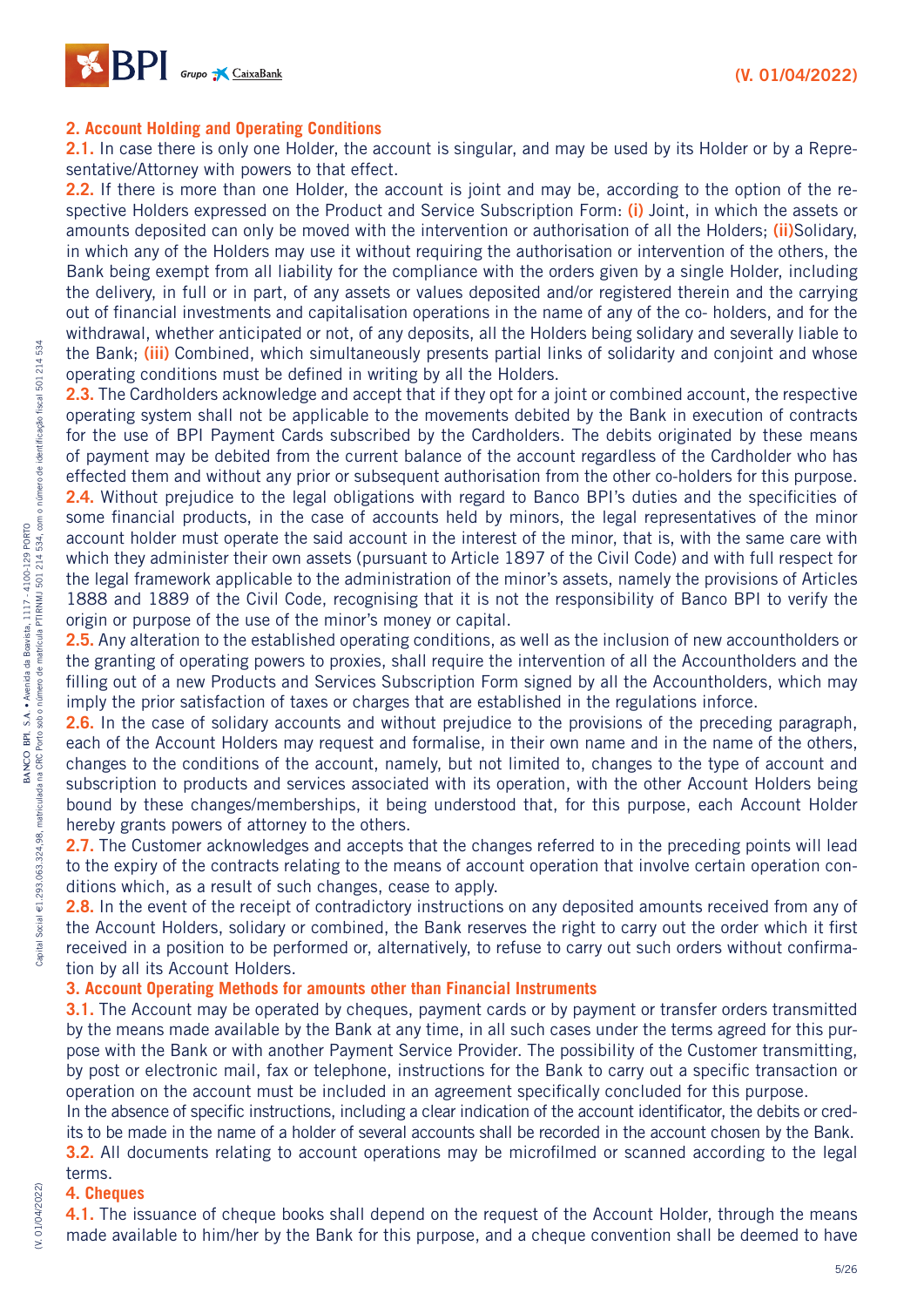

been signed, subject to the Uniform Law and other laws and regulations in force, when the Bank agrees to issue them. The Bank reserves the right not to provide cheque books or to limit the amount to be delivered. **4.2.** With the exception of the first cheque book, which shall always be delivered under the legal terms, unless otherwise stated, the Bank shall send the requested cheque books by mail to the last address indicated on the Product and Service Subscription Form as the mailing address of the account, which shall be deemed received within 5 (five) working days following the request date, exempting the Bank from any liability for their loss and/or consequent misuse.

**4.3.** The Account Holder undertakes to keep the cheque books supplied to him/her by the Bank in safe custody and assumes all liability for the loss, theft or misuse of cheques should he/she fail to notify the Bank in writing in time and in such a way as to avoid any undue payment. Once the account is closed, the Cardholder undertakes to return all unused cheques, exempting the Bank from any liability for the consequences of non-compliance with such obligation.

**4.4.** The Account Holder is aware that his/her name may be included in a list of cheque users presenting a risk (LUR), in accordance with applicable legislation and the regulations of the Bank of Portugal. The Bank is expressly exonerated from any liability in case the Cardholder's name is included in the LUR, due to joint ownership of the Account on which the cheque that originated the cheque use restrictive measure was drawn.

**4.5.** The Card Holder declares that he/she is not subject to any administrative or judicial cheque restriction measure, being obliged to return all unused cheques, in case he/she is subject to any cheque convention termination measure.

**4.6.** The Bank reserves the right to issue cheques with an expiry date, after which they may not be drawn and issued, and must be returned to the Bank. However, the Account Holders acknowledge that the Bank may, at its discretion, pay any cheque issued after the expiry date.

#### **5. Deposit and Registration of Financial Instruments**

**5.1.** As the account is a joint account, the financial instruments registered or deposited in it will be deemed to be the property of: **(i)** in the case of registered book-entry financial instruments, of the Holder who, in the account entries, is indicated as its owner; **(ii)** in the case of registered securitised financial instruments, of the Holder whose name is entered on the security; **(iii)** in the case of bearer-financial instruments, securitised or uncertificated, of the Holder who, in the account entries, is indicated as its owner or, in the absence of such indication, of all Holders, on a jointly held basis, the shares of the co-holders being deemed to be equal. **5.2.** The Bank may always refuse to register or deposit financial instruments in the account when such financial instruments do not meet the legal requirements or, in any case, do not comply with the laws and regulations in force.

**5.3.** Notwithstanding the provisions of the preceding paragraph, the Bank may cease to provide the Customer with the service of registration and deposit of financial instruments when the Customer does not provide, through the Individual Information Sheet, a telephone contact or an electronic mail (e-mail) address to comply with the requirements for reporting corporate events imposed by Implementing Regulation (EU) 2018/1212, which sets out the minimum requirements for the application of Directive 2007/36/EC. In the event that the Customer has not provided any of the aforementioned means of contact or has not communicated changes/updates thereto, the Bank shall not be liable for any failure or delay in sending information to the Cardholder to comply with the corporate events reporting requirements, nor shall the Bank be liable for damages or losses arising from the Customer's inability to participate in such corporate events.

**5.4.** The Bank shall make available at the branches or through the telephone or computer channels used for the transmission of orders and instructions concerning financial instruments, information on:

**(i)** on any special risks involved in the decision to invest in financial instruments; **(ii)** on the associated costs; **(iii)** on the Holder's guarantee or protection instruments; **(iv)** that is publicly disclosed relating to the financial instruments registered or deposited in the account.

**5.5.** Without prejudice to the duty to update the registration accounts under the terms of article 68.1 c), e), f) and j) of the Securities Code, the Bank shall use its best efforts to provide the Customer with prior information on the exercise of rights inherent to financial instruments issued by entities not subject to Portuguese law which are held by the Holder and which are incorporated or registered in a foreign controlling entity in which the Bank is not a participant, without however being bound to provide such prior information.

**5.6.** When any corporate event occurs in relation to financial instruments deposited or registered with the Bank which has implications for the respective acquisition value, the Bank shall adjust the acquisition value on the assumption that the Customer holds only financial instruments of the same type, nature and entity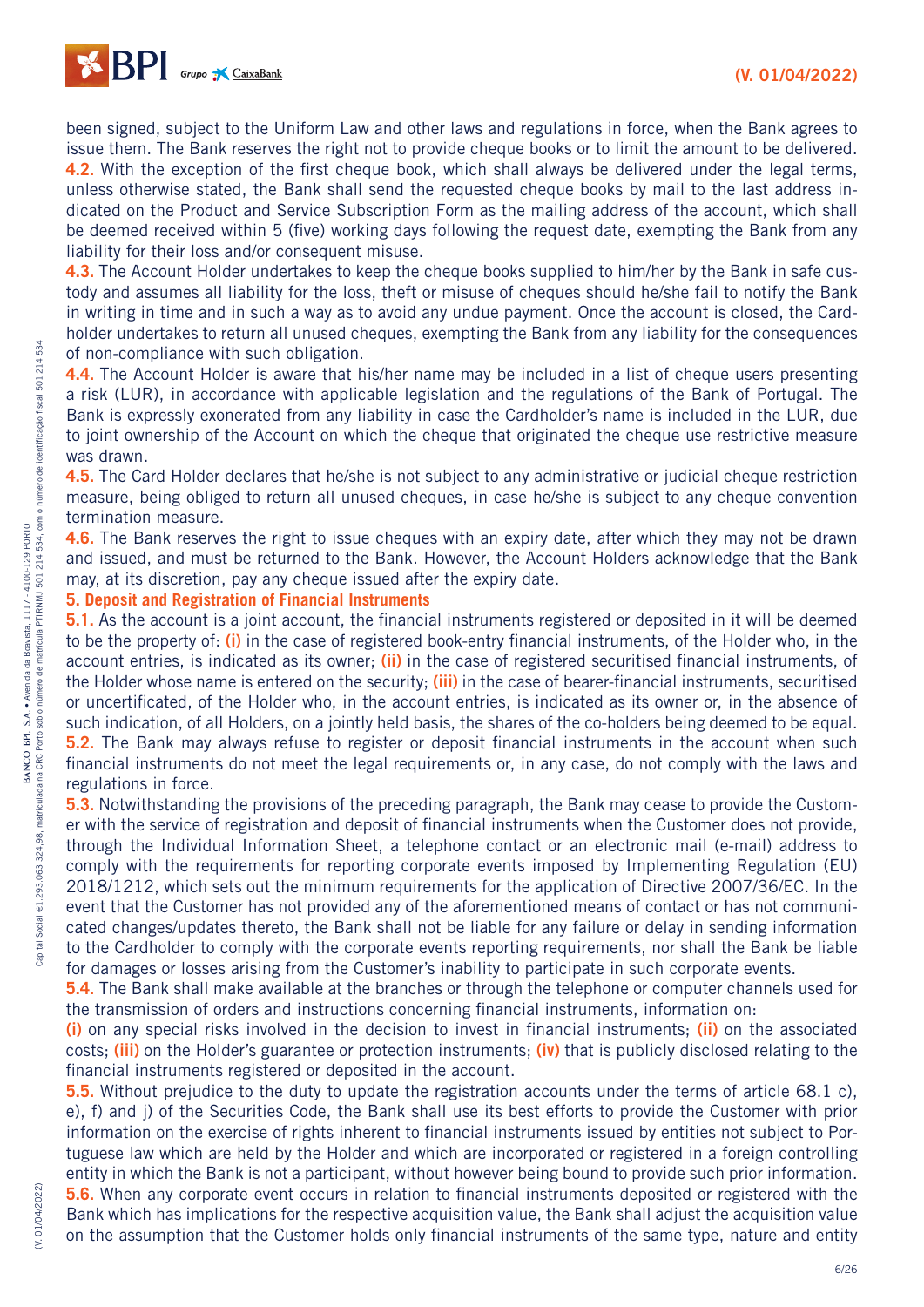

deposited or registered with this institution, and the Customer must inform Banco BPI in advance of the occurrence of the aforementioned corporate event if this is not the case.

**5.7.** Clients with US Person status for the purposes of the Foreign Account Tax Compliance Act (FATCA) of the United States of America are prohibited from subscribing to/acquiring any financial instruments, regardless of their type or form, whose issuer also has US Person status for these purposes. Notwithstanding, should any such subscription inadvertently occur, whether for reasons attributable to the Customer or to the Bank, the Customer expressly declares that he/she expressly authorises the Bank to sell/buy back such financial instruments immediately, as soon as the Bank becomes aware of this situation and regardless of their value at that moment, accepting the market conditions prevailing at that date and waiving any compensation if the proceeds of the sale/buy-back are insufficient to make up the subscription/acquisition amount or the maximum value of the instrument in any holding period.

#### **5 - A. Collection of information by the Bank as part of the assessment of the suitability of operations**

**5-A.1.** Whenever requested by the Bank, Customers shall provide all the information required to complete the questionnaire used by the Bank for the purpose of assessing the suitability of transactions and/or financial instruments or other assets in the portfolio, which includes questions regarding the level of knowledge and experience in investment matters, financial situation (including their ability to bear losses) and investment objectives (including their tolerance to risk).

**5-A.2.** The information provided by Customers must be complete, true and up-to-date, and Customers must inform the Bank, as soon as possible, of any change to the data provided in response to that questionnaire, that is, personal data, data relating to knowledge and experience in investment matters, financial situation and investment objectives, by completing a new suitability questionnaire available at any branch, on BPI Net or on the BPI App. Until any update is communicated to us through the means referred to above, the Bank shall use the information at its disposal.

**5-A.3.** Customers accept that if they refuse to provide information requested by the Bank or do not provide sufficient information to assess their personal situation, knowledge and experience in investment matters, financial situation and investment objectives, the Bank may not allow orders to be placed for the acquisition of financial instruments and/or other types of assets.

**5-A.4.**For the purposes of determining the suitability assessment of transactions on financial instruments or on other types of assets for which the Bank intends to conduct the suitability test, as well as for determining the suitability assessment of financial instruments or other assets in the portfolio, whether in the case of individual accounts or joint accounts, the information on knowledge and experience in investment matters that will be used by the Bank will always be that relating to the ordering account holder or the attorney/ representative with powers to give the order in question.

With regard to information on the financial situation and investment objectives, **(i)** in the case of individual accounts, the information on the ordering account holder will be relevant, and **(ii)** in the case of joint accounts (whether jointly, solidary or combined), the information on the holder for whom the financial instruments or other types of assets to be acquired are intended will be relevant. This information that each of the accountholders hereby expressly authorises may be provided to the Bank by the originator who at each moment is giving the order to the Bank, and this originator may be any of the accountholders, proxy-holders or representatives, provided that they are empowered to give the order inquestion.

**5-A.5.** The provisions of the preceding paragraphs only apply to the provision of information to the Bank for assessing the suitability of transactions on financial instruments and/or other types of assets, as well as for determining the suitability of financial instruments or other assets in the portfolio, in no way modificating or affecting the rules for operating Customer accounts that are established at any given moment.

#### **6. Operation of Financial Instruments**

**6.1.** Financial instruments registered or deposited in the account may be moved on the same terms and conditions as those in force for the account at any given time.

**6.2.** If the account is solidary, each Account Holder may give orders for the acquisition, either in its own name or in the name of the other Account Holders, of new financial instruments for the account and give transaction orders on all the financial instruments registered or deposited as well as to give instructions for exercising the corresponding financial rights, even if such financial instruments are deemed to be the property of only one of such Account Holders, on the understanding that each Account Holder hereby grants powers of attorney to the other Account Holders.

**6.3.** If the account is a combined account, the Account Holders with powers of attorney may give acquisition orders as described under 6.2 and give transaction orders on all the financial instruments registered or de-

(V. 01/04/2022)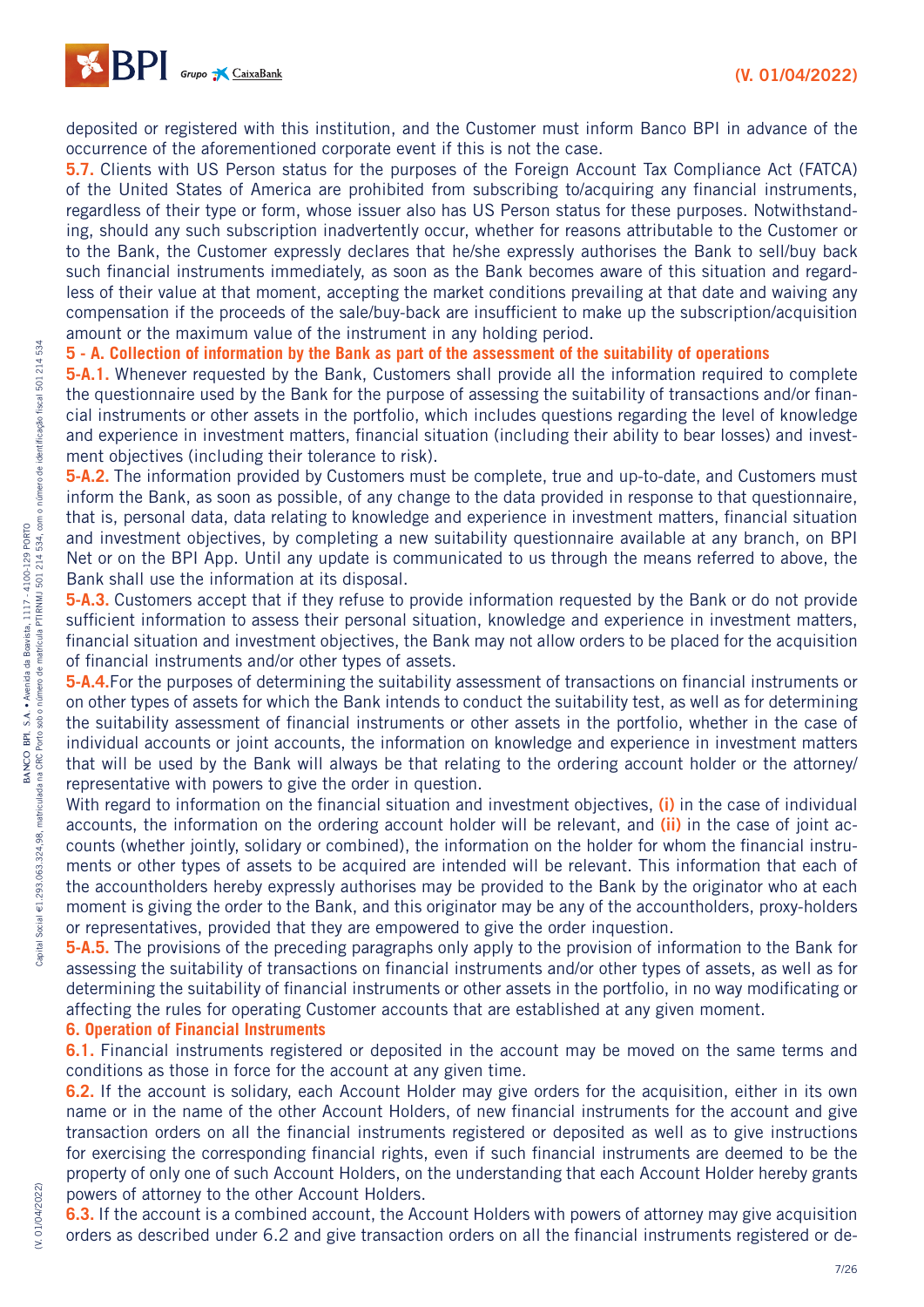

posited, as well as give instructions for exercising the corresponding property rights, even if such financial instruments are deemed to be the property of other Account Holders in the same account.

**6.4.** If the account is joint or combined, and in addition to the application of the rule under 6.3, registered financial instruments may also be traded by their respective Holders, who may also designate a common representative from among themselves, who shall be empowered to give acquisition orders as described in 6.2, give transaction orders on all registered or deposited financial instruments, as well as give instructions for the exercise of the respective property rights.

**6.5.** The redemption of units in Retirement Savings Plans (PPR) or Retirement/Education Savings Plans (PPR/E) may only be requested by the Account Holder in whose name it is registered.

**6.6.** The operation of financial instruments registered or deposited in the name of minors is subject to the legally imposed limitations.

**6.7.** Without prejudice to the provisions of Article 326 of the Securities and Exchange Code, the Bank undertakes, within the limits of the law and the regulations in force, to provide the services of reception and transmission and/or execution of orders provided for in Article 290 a) and b) of the Securities and Exchange Code respectively, carrying out the operations on financial instruments ordered by the Account Holder.

**6.8.** In addition to written documents bearing the signature of the Account Holder, other means may be provided for the transmission of orders and instructions concerning financial instruments, namely by telephone and computer systems.

**6.9.** Compliance with orders and instructions transmitted implies, as the case may be, the blocking of the corresponding financial instruments and the provision of the account with amounts available to cover all costs, expenses, commissions, taxes and fees incurred, in which case the Bank shall be irrevocably authorised and mandated to debit the account.

**6.10.** Orders transmitted are valid for the period stipulated by the originator, which may not exceed one year from the day after the date of their receipt, or such shorter period as may be stipulated by the Bank in accordance with the trading structure or nature of the financial instruments to which they relate, and may be revoked under the terms and within the limits of the applicable law and regulations. If the originator does not set a validity period, orders shall be valid until the end of the day on which they are given, or, if they have been transmitted after the closing of the trading session of the corresponding trading venue, they shall be considered valid until the end of the following day.

**6.11.** The Bank shall develop its best efforts to ensure the best possible result in the execution of the orders received, namely in terms of price, costs, speed, probability of execution and settlement, volume, nature or any other relevant factor. The order execution policy adopted by the Bank is described in the BPI Investor Manual - Chapter "The BPI Group's Execution Policy", which is available at the Bank's branches and at www.bancobpi.pt. **6.12.** Without prejudice to the provisions of the preceding paragraphs, the execution of the Holder's orders relative to financial instruments registered or deposited in his account or which, after their acquisition, must be figured therein, as well as the settlement and clearing of the corresponding operations carried out in organised markets shall fully comply with the deadlines, terms and conditions fixed by law and in the regulatory rules determined by the regulatory authorities of the market in question.

**6.13.** If: **(i)** the Bank has decided to execute an order from the Holder for the disposal of financial instruments without the Holder having such financial instruments in its account in a suficient quantity to execute the transaction, or **(ii)** for any other reason, it is ascertained that on the settlement date of a transaction for the disposal of financial instruments, the Holder does not have, in its account, financial instruments in a quantity sufficient for the execution of the transaction, the Bank will be authorised, on behalf of the Holder, to purchase such assets, at the best price and in the quantity required for the execution of the transaction, The Holder shall bear all costs, expenses and commissions inherent to the transaction, in accordance with the Price List in force, including interest due for exceeding the credit limit that has been verified as a result of the financial settlement of the acquisition transaction, at the maximum rate practiced by the Bank in active operations, plus the default surcharge in force, the legally admissible commission for the recovery of the amounts due and the expenses incurred after the entry into default that, on behalf of the Customer, have been borne by the Bank before third parties.

**6.14.** In the event that: **(i)** the Bank has decided to execute an order or instruction from the Holder for the acquisition of financial instruments or the exercise of rights without the Holder having the account provisioned with sufficient available amounts to support the debit of the amount due, or (ii) for any other reason, it is ascertained that, on the settlement date of a transaction for the acquisition of financial instruments, the Cardholder does not have sufficient funds in his account to carry out the transaction, the Bank is authorised, on behalf of the Cardholder, to sell such financial instruments, the Cardholder bearing all the costs,

(V. 01/04/2022)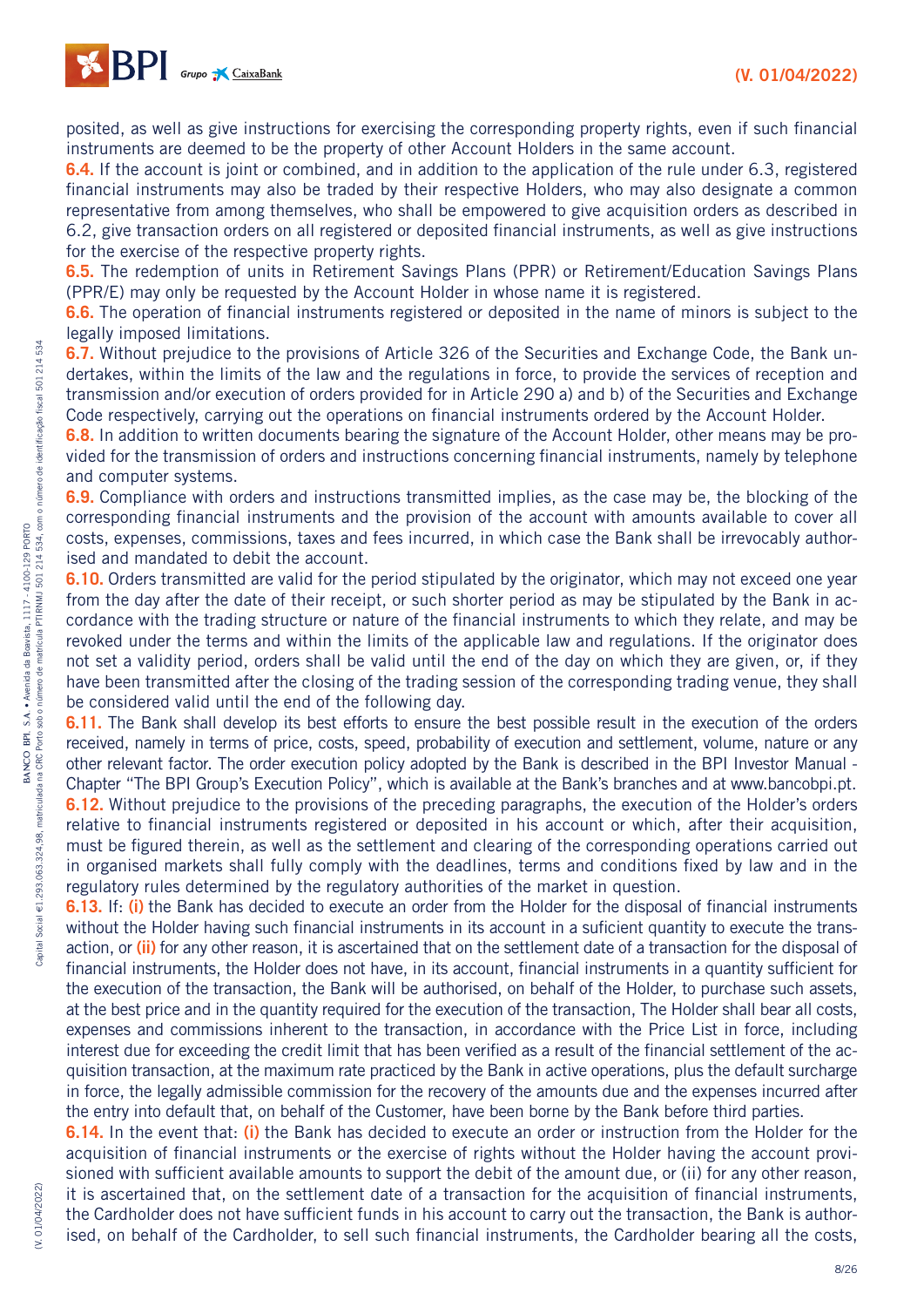

expenses and commissions inherent to the transaction, in accordance with the Price List in force, including the interest payable for exceeding the credit that has been verified, at the maximum rate practiced by the Bank in active operations, plus the surcharge for late payment in force. Notwithstanding the above, the Bank reserves the right, at all times, to make the execution of any order for the subscription or acquisition of financial instruments conditional on the sufficiency of the account provision, and may make unavailable the amount deemed necessary for its financial settlement, until the order transmitted has been executed.

**6.15.** If the proceeds from the sale of the financial instruments referred to in 6.14 are not suficient to support the full debit of the amount due, the Bank shall notify the Holder to, within 15 (fifteen) days, provision the account with the remaining amount due, after which the Bank shall be authorised to sell any other financial instruments registered or deposited in the account or in another account with the same Holders and use the respective proceeds to pay the amount due.

**6.16.** The nominal interest rate and APRC applicable to overdraft situations and the respective applicable charges are set out in the specific conditions of the contract for the use of BPI payment cards and shall be periodically communicated to the Customer on the statement, and may be amended under the terms and conditions provided for in section F hereof.

**6.17.** In the event of non-compliance with the obligation to pay any commissions, taxes or fees, the amounts due fill be subject, with the necessary adaptations, to the regime set forth in 6.14 and 6.15.

**6.18.** In complying with orders and instructions received, the Bank shall give priority to carrying out and defending the interests of the Holder, without prejudice to expressly authorising the Bank to be the counterparty in contracts or operations requested by the latter, provided that the Bank has an interest therein and satisfies the intended conditions without aggravating the position that would result for the Holder if the contract or operation were carried out with third parties.

**6.19.** The Bank shall inform the Holder, in accordance with the law and the regulatory provisions in force, of the completion of the operations ordered by him/her, or the reasons why such operations were not performed, when applicable.

**6.20.** The Customer expressly authorises the Bank to carry out order aggregation. The order aggregation and transaction allocation policy adopted by the Bank is defined and described in the BPI Investor Handbook Chapter "Order Aggregation and Transaction Allocation Policy", which is available at the Bank's branches and at www.bancobpi.pt.

**6.21.** The Customer expressly authorises the Bank, pursuant to article 330(7) of the Securities Code, to execute orders relating to financial instruments outside a trading platform (regulated market, multilateral trading facility (MTF) or organised trading facility (OTF)).

**6.22.** Prior to the sending of the order on financial instruments by the Holder, the Bank will make available information on the estimated value of commissions and other costs, in aggregate, relating to **(i)** the financial instrument and/or **(ii)** the investment service and/or ancillary service provided, as the case may be, as well as the estimated amount of the transaction in question. The Bank shall, at the Customer's request, provide disaggregated information on the value of commissions and other costs.

**6.23.** Whenever the order on financial instruments transmitted does not include any price limit, the Bank is not obliged to alert the Account Holder to this circumstance, nor to present him/her with additional information on the exact date and time corresponding to the last price made in the market. The Bank is also not obliged to warn the Holder whenever the price indicated in the order presents a deviation equal or superior to 10% in relation to the last price made in the market.

**6.24.** The Bank shall not re-instate orders in respect of financial instruments that are cancelled by the market operator following the occurrence or announcement of certain types of events in respect of a given issuer that are likely to substantially affect the price of such financial instruments or any other occurrence that determines such cancellation.

**6.25.** Within the scope of the trade protection mechanisms set out by the Euronext regulated markets' management companies, when the execution of the Customer's order is likely to cause a collar breach in the financial instrument concerned, the order may be partially executed at prices within the limits, subject to specific execution conditions as to quantity, and the remaining quantity of such order may be rejected and consequently not executed.

#### **7. Representation**

(V. 01/04/2022)

**(V. 01/04/2022** 

**7.1.** The Bank shall exercise, on behalf of the Accountholder, the rights to dividends, interest and income of any kind attaching to the financial instruments registered or deposited, as well as the right to their amortisation, redemption or refund. The net proceeds from the exercise of the rights will be credited to the account.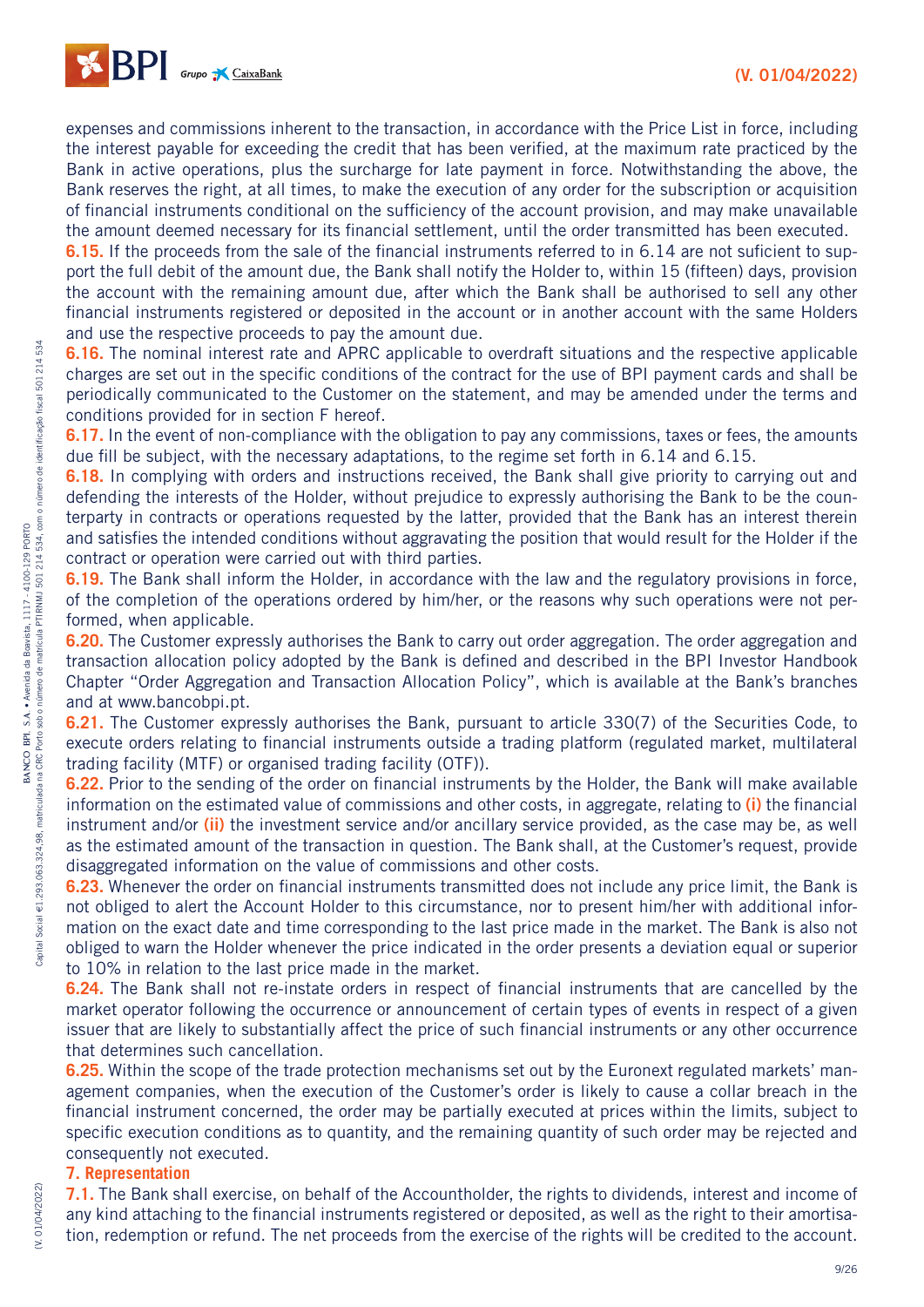

**7.2.** Unless otherwise instructed in good time by the Account Holder, the Bank shall also exercise on behalf of the Account Holder the rights to capital increases by incorporation of reserves, as well as, where applicable, the right to receive free of charge, by any means whatsoever, financial instruments of any kind granted as a result of the ownership of other securities registered or deposited in the Account.

**7.3.** However, unless instructed otherwise by the Account Holder in good time, the Bank shall not be bound to exercise on its behalf any rights attaching to registered or deposited financial instruments which require the provision of any consideration, even if such rights constitute preferential rights.

**7.4.** When there are instructions from the Account Holder for the exercise of the rights referred to in the preceding paragraph, the Bank shall only exercise such rights if it has been provided in advance with the consideration to be given, account with sufficient available funds to support the debit of the amount due, plus all costs, expenses and commissions in accordance with the Price List in force, the Bank being expressly authorised to make this debit, as well as, if it so decides, to make this amount unavailable until the financial settlement of the transaction in question.

**7.5.** For the purposes of the provisions of the preceding paragraphs, the Bank is expressly authorised to carry out all necessary or appropriate acts, as well as to promote those that may be appropriate to defend the interests of the Account Holder.

The Customer accepts that the Bank, within the scope of its financial intermediation activity and the provision of investment services in financial instruments provided for in article 289 et seq. of the Securities and Exchange Code, carries out the acts necessary to comply with the legal, regulatory and contractual rules applicable to the financial instruments that are the object of the provision of these services, including those relating to the respective issuers, the markets on which they are traded or admitted, regulatory and contractual rules applicable to the financial instruments that are the object of the provision of these services, including those relating to the respective issuers, the markets.

**7.6.** where they are traded or admitted to trading, the financial intermediaries that operate in these markets and the respective management and supervisory authorities. In particular, the Bank is expressly authorised to provide these entities, when required under the aforementioned regulations, with all relevant information about the Account Holder and/or the beneficial owner of the financial instruments deposited in the Account, as well as about the operations carried out with the intermediation of the Bank, including the documentation concerning the Account Holder and those operations that it is required by law to collect and preserve.

## **7-A. Advised Sales of BPI Investment Funds, BPI Capitalisation Insurance and BPI Savings Plans**

**7-A.1** The Bank markets BPI Investment Funds (which comprises the Imopoupança Real Estate Fund and all the funds managed by companies of the group to which it belongs, such as BPI Gestão de Activos and CaixaBank Asset Managment Luxembourg SA.), BPI Capitalisation Insurance and BPI Retirement Savings Plans ("BPI Products") exclusively through the Advisory Sales service.

**7-A.2** Prior to the subscription of any BPI Product referred to in paragraph 1, the Customer must perform a test, in order to evaluate if that transaction is suitable for his/her situation as an investor. The Customer's investment objectives, knowledge and experience in investment matters and financial situation are analysed with reference to the operation in question.

**7-A.3** The subscription of any BPI Product referred to in number 1 can only be concluded if the result of the suitability test, which shall be communicated to the Customer, is favourable.

**7-A.4** The Advisory Sales Service involves, in the terms described above, an advisory service which may, in the light of the law and in the case of BPI Investment Funds, be qualified as investment advice. For the purposes of the provisions of article 312-H/1 of the Securities and Exchange Code, it is hereby informed that this advisory service is of a one-off nature, not independent, and analyses only the BPI Investment Fund whose subscription is being sought (or, where applicable, the funds already held).

**7-A.5** Excluded from paragraph 1 are investors classified as eligible counterparties, transactions that take place within the scope of portfolio management accounts and within the scope of a recurrent, i.e. not oneoff, investment advisory account.

#### **8. Provision and Debits in the Account and Credit Overrun**

**8.1.** The Bank reserves the right to make debit operations in the account, in particular those resulting from effects that, regardless of their domiciliation, have been ordered by the Account Holder with powers to operate the account, as well as to debit the respective commissions, expenses, charges, debit interest and taxes.

**8.2.** The Customer shall have the account duly provisioned by the final day prior to the date agreed with the creditor for the execution of the debit; in the event of insufficient or no provision, the Bank reserves the right not to carry out the debit and to return the collection instruction to the creditor's bank, regardless of

(V. 01/04/2022)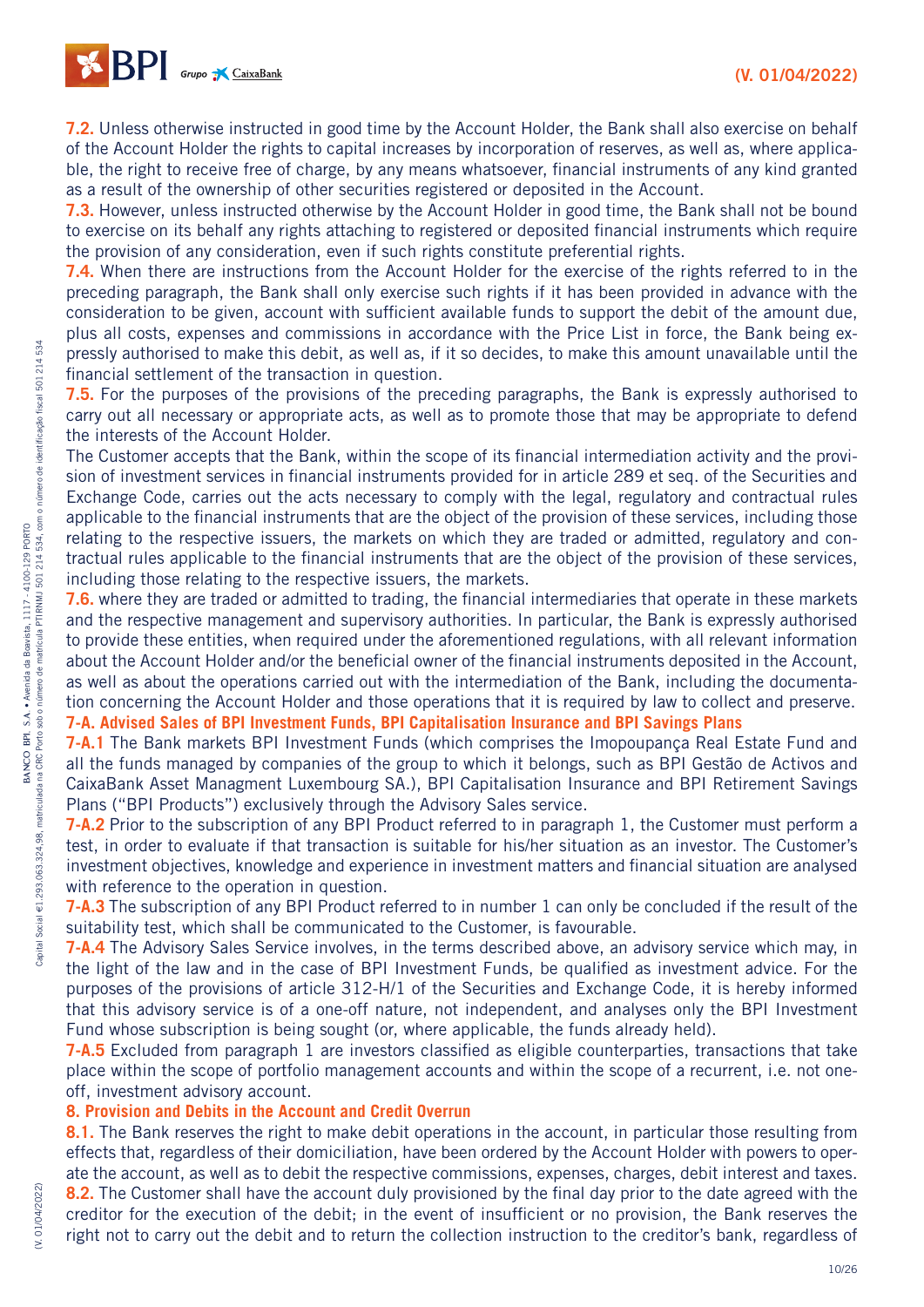

the nature of the transaction, with the Customer bearing the respective legal implications, particularly those of a fiscal nature.

**8.3.** In the event of a balance shortage, the Bank is hereby authorised to make such debits from any account opened with the Bank under the individual or solidary joint holding of any of the Account Holders up to the limit, in the latter case, of the ideal share of the debtor Account Holder. When, notwithstanding the insufficient balance, the Bank has authorised the debit of the account, the Account Holder authorises and grants powers to the Bank, in its name and representation, to sell, redeem, refund or demobilise any assets deposited or registered therein, or in the case of insurance, which have been subscribed through the Bank, up to the amount deemed sufficient to enable the Bank to effect the compensation of the amounts corresponding to the debit effected, the Cardholder bearing all inherent costs, expenses and commissions, in accordance with the Price List in force.

8.4. If the Bank decides to authorise the payment of the amounts necessary to settle the debits ordered and/ or authorised through a credit overrun, the respective amount shall bear interest, until the date of settlement of the credit, at the maximum rate practised by the Bank in active operations. If the Accountholder does not settle the credit within 5 (five) working days after its verification, interest shall be added, as from that date, to the borrowing interest, calculated on a daily basis, at the surcharge for late payment in force, as well as the legally admissible commission for the recovery of the amounts owed and any expenses incurred by the Bank on behalf of the Customer after the entry into default that have been borne by the Bank before third parties. If the account is not provisioned within 5 (five) working days after the verification of the overdue credit, the Bank also reserves the right to: **(i)** require the Holder to securitise the credit by promissory note; **(ii)** not execute the Holder's orders or instructions that have as their object the transaction of any amounts deposited or registered in the account.

**8.5.** The nominal interest rate and the APRC applicable to overdrafts and the applicable charges are included in the specific terms and conditions of this contract, will be communicated to the Customer periodically on the statement and may be changed under the terms and conditions provided for in section F hereof.

**8.6.** Notwithstanding the foregoing, the Account Holder expressly acknowledges to the Bank the right to set off claims, as provided by law.

**8.7.** The Customer acknowledges and accepts that, as a rule, and without prejudice to any other solution that may result from the Bank exercising the power provided for in paragraph 8.6 above, any credit transfer made to an account with a negative balance, regardless of its nature or originator, is primarily intended for repayment of the outstanding balance.

**8.8.** The Bank reserves the right to retain possession of the documents that gave rise to the overdraft, namely cheques deposited and not returned, as well as to exercise all rights arising therefrom against the Account Holder.

**8.9.** The Account Holder expressly acknowledges the Bank's right to reverse any transactions made, namely in case of error or mistake and, furthermore, in the other circumstances in which such a reversal is justified, the reversal being made with the same value date as the original transaction.

#### **9. Account Credits**

**9.1.** Claims resulting from the delivery of cheques, transfer orders, credit notes or other values for credit to an account shall be subject to the suspensive condition of their effective collection.

**9.2.** In operations involving the deposit of cheques and cash into BPI Deposit Machines, the Bank is expressly authorised to check the value of the cheques deposited and, in the event of any discrepancy between the amounts typed by the Account Holder and those calculated by the Bank, the latter shall prevail, unless proven otherwise. In the case of a cash deposit, the verification is done automatically by the BPI Deposit Machines, and a deposit confirmation receipt is delivered to the Cardholder. In the event of any discrepancy between the amount deposited indicated by the Cardholder and the amount on the deposit confirmation slip, the latter shall prevail.

#### **10. Term Deposits**

(V. 01/04/2022)

(V. 01/04/2022

**10.1.** The establishment of a Time Deposit (hereinafter term deposit) implies the conclusion by the parties of a supplementary agreement to the present General Conditions, containing the respective Special Conditions. The rules concerning the conditions of account operation and ownership shall apply, unless other conditions are expressly agreed.

**10.2.** The crediting interest of the DP is credited to the account with the frequency and at the rates defined in the Specific Conditions in each case.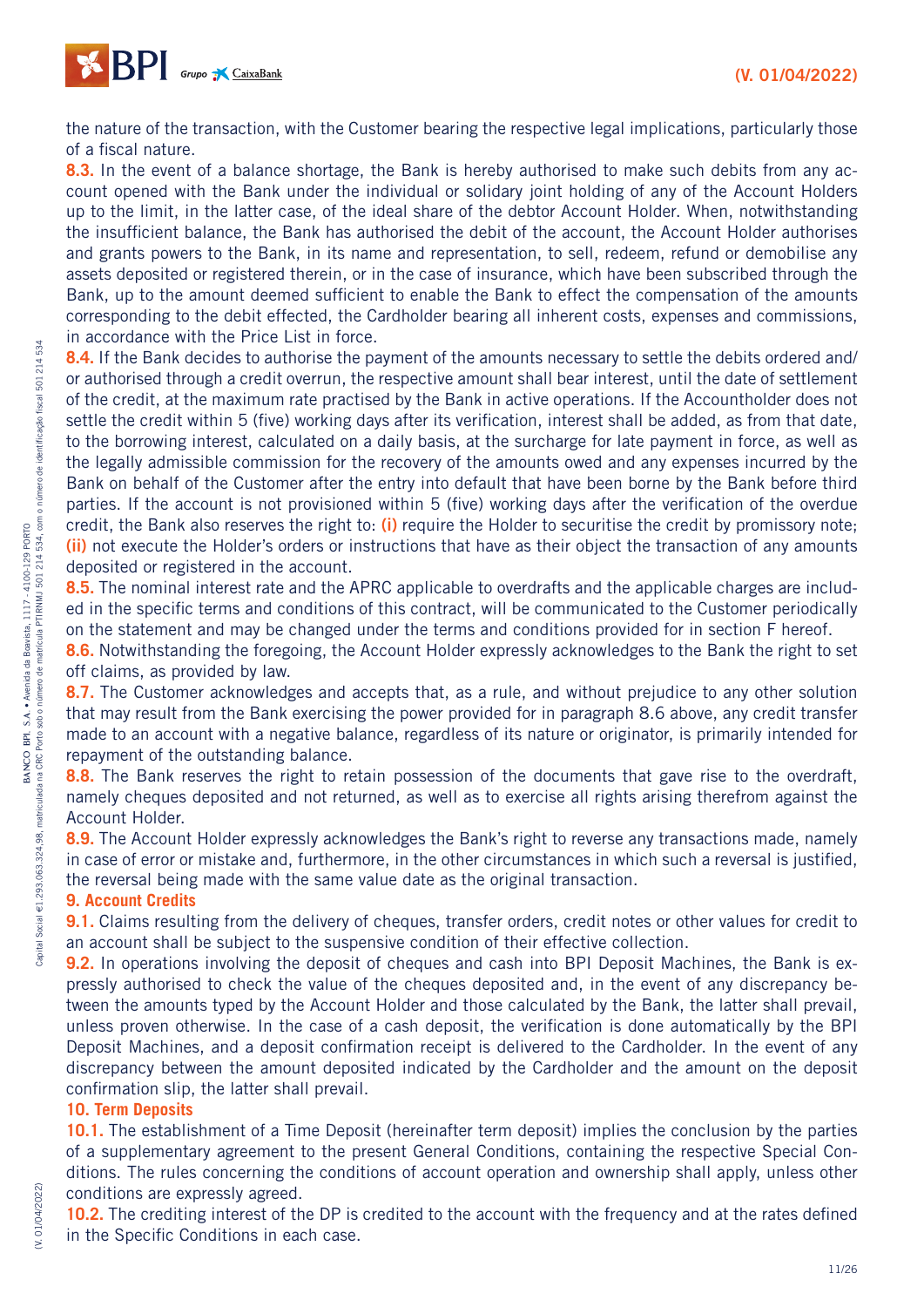

**10.3.** Unless otherwise provided for, the TDs are automatically renewed on the maturity date, according to the rules and rates in force at the Bank at the time of renewal, unless: **(i)** the Customer communicates to the Bank up to two (2) business days before maturity that he/she does not intend the renewal, in which case the value of the TP will be credited to the account; **(ii)** the Bank, communicating its intention to the Customer 15 days in advance, opposes the automatic renewal, in which case the value of the DP will be credited to the account.

**10.4.** The constitution of any deposits subject to a special regime, namely Savings Accounts, depends on the prior agreement of the Bank, once the respective formal and legal requirements have been verified, being subject to the corresponding legal and/or regulatory specific rules for each of them.

#### **11. Mobilisation of Term Deposits**

**11.1.** The mobilisation of a Term Deposit complies with the conditions for operating the account.

**11.2.** The Account Holder acknowledges to the Bank the right not to allow the early mobilisation of any Term Deposit while the liabilities remain due and unpaid to the Bank, as well as the right of the Bank to proceed with such mobilisation in its favour in settlement of such liabilities.

**11.3.** Early mobilisation of the TD implies a penalty on the respective remuneration rate according to the conditions established at the time of the deposit.

**11.4.** The Bank may proceed to cancel the TP in cases in which the early mobilisation, or not, of its balance implies the existence of a balance lower than the minimum amount established, at each moment, for this type of deposit.

#### **12. Deposits in the Name of Minors**

**12.1.** For deposits made in the name of minors, the latter shall be mandatorily represented by their parents, or whoever exercises guardianship or administration of the minor's assets in their stead, with the exception of deposits made with the express exclusion of parental administration, under the terms of article 1888 of the Civil Code.

**12.2.** Account activity by a minor, when admissible, depends on the authorisation of his/her Representative. **12.3.** When the Account Holder reaches the age of majority or becomes emancipated, he/she must notify the Bank of this fact, completing the Products and Services Subscription Form as well as the Individual Information Form that will reflect the new conditions applicable to the account, under penalty of the Bank continuing to apply the rules set forth above**.**

#### **B - BPI DIGITAL CHANNELS**

#### **1. General Terms**

**1.1.** BPI Digital Channels (hereinafter referred to as Service) to which the provisions of this Section B refer allows the Customer access via telephone, internet or other forms of remote access defined by the Bank at any time, to all the individual accounts of which he/she is a Holder/Legal Representative or to all the joint accounts of which he/she is a co-holder and in respect of which he/she holds powers to, alone and without any restrictions, to operate them, and these powers include all operations that may be ordered by this means, including access to investment operations in financial instruments on domestic or foreign stock exchanges.

**1.2.** A Minor between thirteen (13) and seventeen (17) years of age, holder of a current account, may subscribe to the Service in relation to the account of which he/she is the holder, with the limitations referred to in the following paragraph, if duly authorised by his/her Legal Representative.

**1.3.** The functionalities made available on the BPI Digital Channels, susceptible of use by the Minors authorised to adhere to the Service, are the following: Operation overview; Transfers; Payments; MB WAY service; "See my data" option - consultation only; Cancel and block cards; MB Net service; 3D Secure service (activate/deactivate service and change the mobile phone number associated with the service); "My Finances" option; "Digital Documents" option - consultation only; Configurations; Homebanking services; Alerts and Notifications; About BPI Net option.

**1.4.** The Bank reserves the right, at any time, to add new features to the Service and make them accessible to the Minors authorised to access the digital channels, without the need for prior notice to the minor and/ or their Legal Representative, provided that the use of such features does not require the prior authorisation of the respective Legal Representative, either because they correspond to features already authorised at the time of the conclusion of this contract, or because, under the general terms of the civil code and other applicable legislation, they are features whose respective exercise is not restricted to the natural capacity of a Minor.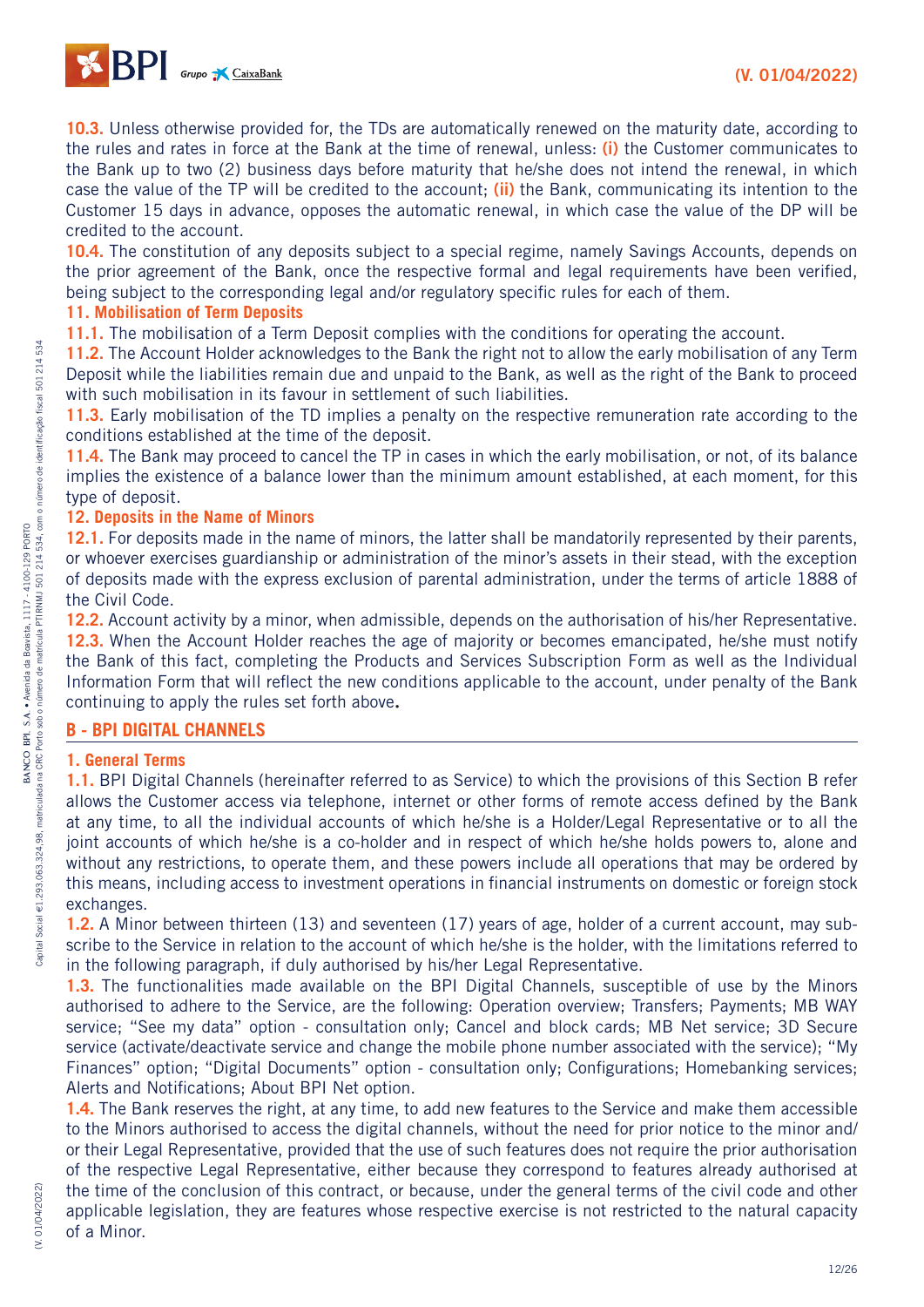

**1.5.** Adhesion to BPI Digital Channels takes effect from the moment the Bank grants the last of the following elements: of an **(i)** Subscription Number (the Customer's unique, personal and non-transferable identification number); of a **(ii)** Secret Code (secret, unique, personal and non-transferable number, defined by the Bank when subscribing to the Service and mandatorily changed by the Customer after the first access); a **(iii)** Personal Coordinates Card (a secret, personal, unique and non-transferable identification element issued by the Bank in the form of a matrix of coordinates, always in the name of a natural person who is deemed to be its file depositor) for the purposes of operating the account and carrying out other operations, and (iv) communication by the Customer of an e-mail address. The Personal Coordinates Card is sent to the Customer by post. **1.6.** The Bank undertakes to keep the Subscription Number, the Secret Code and the information on the Personal Coordinates Card assigned to the Customer under strict confidentiality.

**1.7.** The Customer undertakes to keep the secret code and personal card information confidential and to prevent misuse by third parties, for which the Customer shall be entirely responsible and shall bear the resulting losses, without prejudice to the following paragraph.

**1.8.** In the event of loss, theft or misplacement of the Coordinates Card, the Customer must immediately inform the Bank of such fact by letter, fax, telephone, e-mail or in person, and may request a new Coordinates Card. The Bank can only be held liable for losses occurring after receipt of the communication of such occurrence.

**1.9.** Except in cases where the Bank may be held liable by way of willful misconduct, serious fault or arising from its liability for risk, namely as regards its obligation to ensure the regular, reliable and credible operation of the equipment and systems that are within its technical and legal sphere, the Bank shall not be held responsible for damages or losses arising from delays, losses, violations, misrepresentations or misunderstandings of the information transmitted, which result from transmission errors, technical deficiencies, interferences or disconnections occurring by means and within the scope of the systems or equipment used by the Customer for accessing and using the BPI Digital Channels.

**1.10.** Similarly, except for the cases set out above where such liability may be imputable to the Bank, the Bank shall not be liable for the damages or losses arising from the abusive use by third parties of the BPI Digital Channels, in cases where the intrusion into the system and the carrying out of fraudulent or unauthorised operations through the Service arise from the Customer's breach of his duty to keep secret the respective Secret Code and Personal Coordinates Card, by providing or allowing access by these third parties to such elements.

**1.11.** The information made available through the BPI Digital Channels, namely quotations, indices, news, studies or other financial information, is obtained through third parties, and the Bank and the entities that provide it cannot be held responsible for the eventual inaccuracy of the data supplied or for the misperception, interpretation or use of the information transmitted. The user undertakes not to transmit or reproduce, by any means whatsoever, any information that has been provided.

#### **2. Accessing your account via BPI Digital Channels**

**2.1.** Through the BPI Digital Channels, the Customer may: **(i)** access information on the Bank's products and services; **(ii)** carry out the banking operations available at any given moment on the account associated with the Service to which he has access, in accordance with the rules defined by the Bank; **(iii)** carry out purchase, sale, subscription or redemption operations on financial instruments or other products or services made available by the Bank, including the contracting of credit operations; and/or **(iv)** carry out operations relating to the Payment Cards of which he/she is the holder.

**2.2.** The Customer may, at any time, change the account to which he has access, as well as the nature of the operations to which he wishes to have access, through the BPI Digital Channels.

**2.3.** Irrespective of other rules that may be defined in the future, the Customer's authentication for access to the Service is processed through the indication, by the Customer, of a Subscription Number, as well as a Secret Code defined by the Bank at the time of subscription and mandatorily changed by the Customer after the first access to the BPI Digital Channels.

2.4. The Bank may, at any time, restrict the execution of operations through the BPI Digital Channels by requiring the introduction of **(i)** a coordinate from the Personal Coordinates Card **(ii)** a unique and specific Authorisation Code consisting of 6 digits sent by the Bank by SMS (short message service) to the mobile telephone number indicated by the Customer for this purpose in the Service **(iii)** or other security mechanisms that may be defined by the Bank from time to time.

**2.5.** The Customer authorises the Bank to complete and validate all documents necessary for the effective execution and settlement of operations through BPI Digital Channels.

(V. 01/04/2022)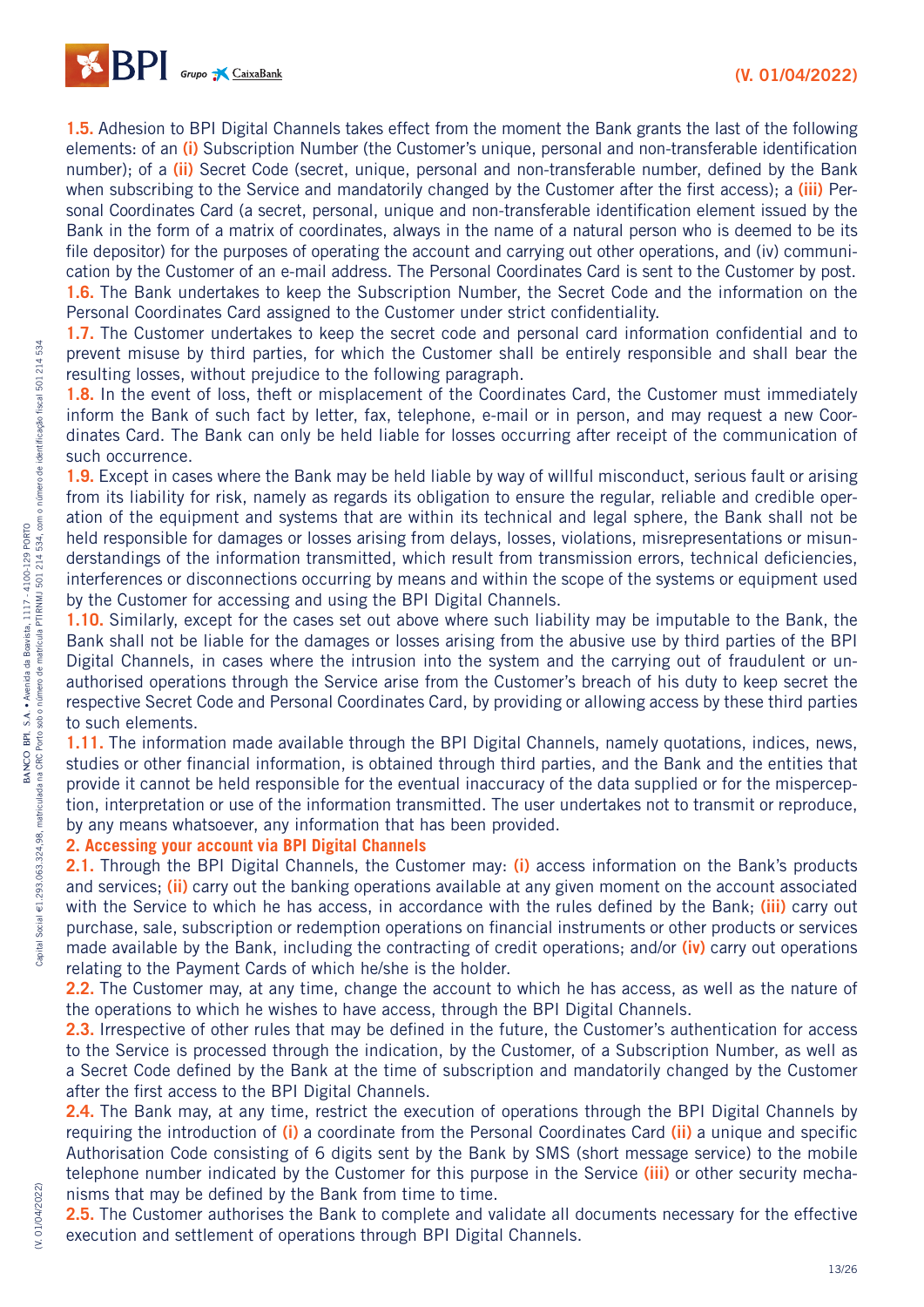

**2.6.** The Bank may also: **(i)** not execute orders when the Customer's validation data is not correctly provided; **(ii)** not execute orders when there is reasonable doubt as to the identity of the person transmitting the order; **(iii)** not execute orders after a number of failed access attempts to be defined by the Bank; **(iv)** require that orders relating to high-value movements be transmitted in writing; **(v)** prevent or introduce limitations on the execution of certain types of operations whenever this is imposed or recommended by virtue of the application of the legal provisions in force in Portugal or in the Customer's territory or State of residence/nationality. **2.7.** Subscription or acquisition orders for financial instruments transmitted through the BPI Digital Channels are subject to a reserve requirement on the account, with the Bank making unavailable, from the time of their receipt by the Bank until the time of their financial settlement (where they have been executed) or their withdrawal (where they have not been executed), the amount that is deemed necessary for that financial settlement.

2.8. The Bank reserves the right to restrict, suspend or terminate access to the Digital Channels, in whole or in part, or to restrict or suspend the execution of certain operations or transactions through the Digital Channels, whenever: **(a)** there are grounded reasons relating to the security of the Service or the protection of the Customer's interests or the suspicion of abusive, unauthorised or fraudulent use of the Service, by the Customer or third parties, in particular when operations or transactions are attempted or carried out in violation of the rules of this Agreement or the account conditions; **(b)** this is deemed appropriate to comply with guidelines or determinations issued by supervisory entities, criminal police bodies or judicial entities; **(c)** the Customer does not use the Service within 30 (thirty) days after subscribing to the Service; (d) the Customer fails to comply with the obligations arising from contracts entered into with the Bank or the verification of incidents on behalf of the Bank of Portugal.

**2.9.** If access is suspended pursuant to the provisions of paragraph c) of the preceding paragraph, the Customer may request its activation by means of a request addressed to the Bank through the digital channels or the Branch.

**2.10.** The Bank may set a price for the Service, which shall be included and disclosed in the Bank's price list, provided that the Customer is notified of such change 60 days prior to the date it defines to come into force. 2.11. The Bank shall adopt additional procedures for confirmation of orders for financial instruments transmitted in public offers whenever the orders exceed the maximum limit established by the Bank at any given time. **2.12.** If the Customer wishes to trade in financial instruments traded in a currency other than EUR, and has selected the option of settling transactions in EUR, the daily netting of net foreign currency balances (daily netting) shall be carried out, and only the respective foreign exchange transactions shall be carried out on the net balance of transactions traded in a currency other than EUR.

## **3. Legal Effectiveness of Transactions executed through the Service**

**3.1.** Instructions for carrying out transactions transmitted by the Customer and/or credit agreements, the purchase or subscription of financial products and/or services through the Service and by using the Customer's identification means required by the Service, shall be deemed to contain the Customer's electronic signature under the terms and for the purposes of the applicable legislation. In these terms, such instructions and/or contracts shall have the same legal and evidentiary value as instructions containing a handwritten signature of the Client on paper and shall thus enjoy full legal effects.

**3.2.** Transactions carried out through the Service shall be confirmed by means of a document generated by the Service itself, which the Customer may print, and/or by means of an account statement. The Customer may request a specific statement for a given transaction or operation and the Bank reserves the right to charge a fee in accordance with the Price List in force. The information that the Bank must provide to the Account Holder, namely transaction execution notes and account statements, will be made available as a Digital Document on the Service or, alternatively, sent to the email address or in paper form to the correspondence address.

## **4. Notifications to Clients relating to investment transactions in financial instruments carried out through the Service**

**4.1.** Communications relating to investment and disinvestment operations in financial instruments carried out through the Service shall be sent by the Bank exclusively to the email address indicated by the Ordering Party. All other mandatory communications to be made by the Bank in compliance with its obligations as a financial intermediary in relation to the operations carried out through the Service shall be sent to all the Account Holders with an e-mail address registered with the Bank, in the case of bearer-financial instruments, or, when registered, to the Account Holder to whom they relate, also to the e-mail address registered with the Bank for this purpose.

534

(V. 01/04/2022)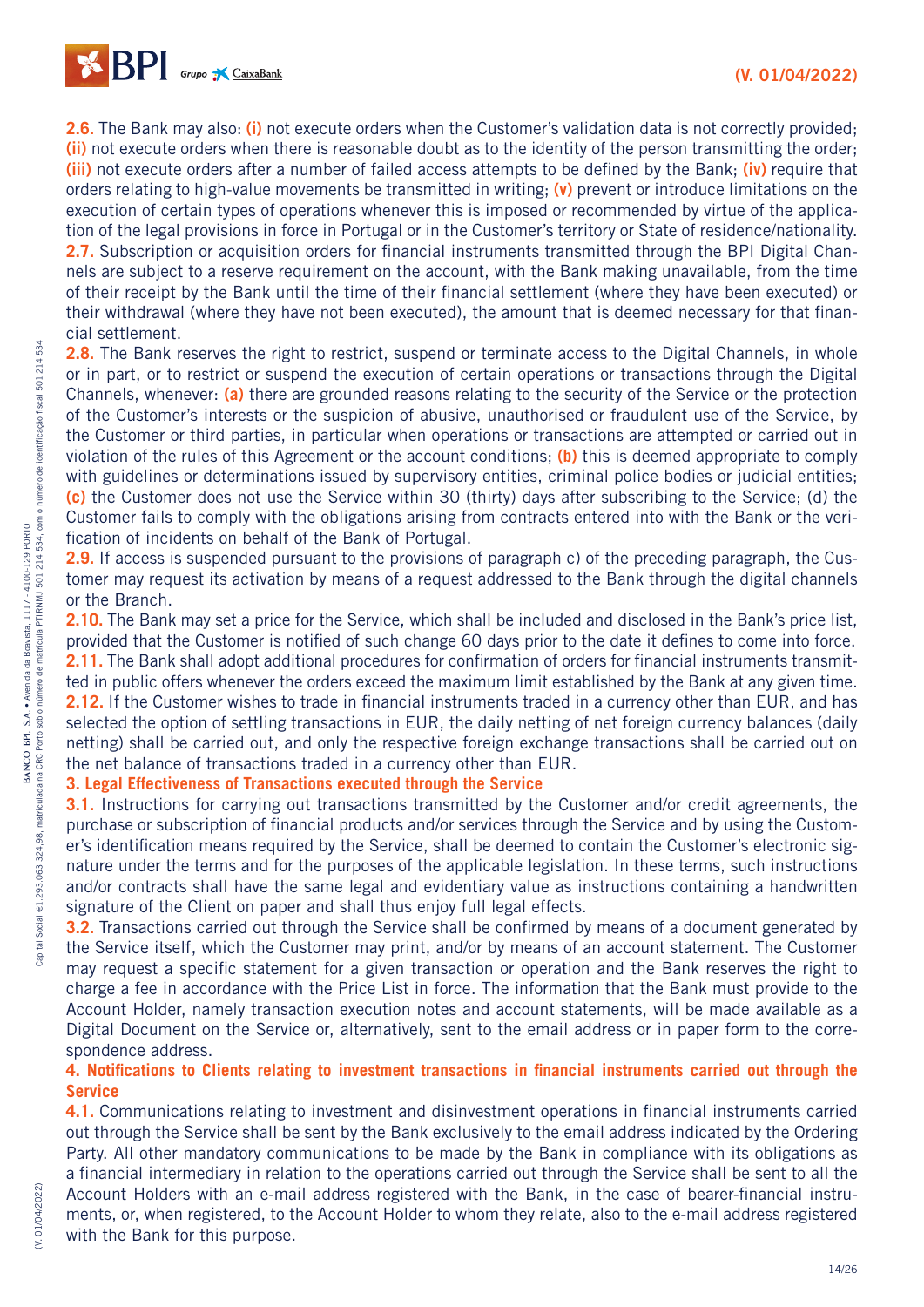**4.2.** The email addresses used for the communications referred to in the preceding paragraph shall be those indicated by Customers on their Individual Information Form, which Customers shall keep up to date.

**4.3.** Notwithstanding the provisions of Paragraph 4.1, the Bank may, at the request of the Customer or the holder of the registered financial instrument, and subject to the payment of the fee in force, send the Customer, in paper form, a statement of the stock exchange transactions carried out in the account.

## **C – PAYMENT SERVICES**

### **1. General Terms**

**1.1.** The Payment Services provided by the Bank shall be governed by the provisions of the following clauses, to which the information contained in the SIS (FIN) provided to the Customer prior to entering into this contract shall also apply, and shall be subject to the charges stipulated in the Bank's current Price List, which may be consulted at the Bank's branches or at www.bancobpi.pt. Amendments to the Bank's Price List will be communicated to Customers with 30 days' notice as to the intended date of application, without prejudice to other legally or regulatoryly fixed deadlines.

**1.2.** When using the Payment Services and whenever required, the Customer shall provide the Universal Account Identifier (corresponding to IBAN and BIC/SWIFT) of the accounts involved in the respective operations.

**1.3.** If the Customer so requests, the Bank shall, prior to each payment transaction, provide the maximum execution time for that individual payment order and the charges to be borne by the Customer, specifying the amounts involved, if any.

**1.4.** After receiving an instruction to initiate a payment service and the corresponding funds, the Bank undertakes to credit the Customer's account on the same business day on which the funds are delivered, if the order/funds have been received by 3 p.m. and the order is placed in the currency in which the account is held. If the payment order in the currency in which the account is held has been received by the Bank after the above-mentioned time (as well as the funds inherent thereto), the amount shall be credited to the Customer's account on the next working day. In cases where the payment order implies a currency conversion operation, the above-mentioned deadlines shall be increased by two business days.

**1.5.** The Account Holder acknowledges that the Bank will have the power to prevent debit operations on the Account whenever, in relation to the Account, a request for the return of funds that have been transferred to the Account is received from an entity based in a country not included in the lists of the Financial Action Task Force (FATF) as a risk country or monitored jurisdiction, or through a computer fraud alert system, on the grounds that the transfer of funds is based on fraud: **(a)** the limitation of debit operations shall be made up to the concurrence of the amounts transferred and up to the value of the amount of the transfer(s) covered by the request for return of funds which is the basis for its exercise; **(b)** the Holder shall be notified of the restraint of moving the funds; **(c)** the limitation of debit transactions founded on the exercise of the said faculty shall subsist until one of the following two facts is verified: **(i)** a court decision is issued and final and conclusive determining the cease of such limitation or confirming its maintenance or **(ii)** documentation is provided by the Account Holder to the Bank that unequivocally demonstrates the existence by the Account Holder of a lawful claim to the funds transferred..

## **2. The Bank's liability for non-execution, improper execution or execution of unauthorised payment orders**

#### **2.1. Right of rectification**

The Customer shall be entitled to have his account withdrawn by the Bank if, having become aware of an unauthorised or incorrectly executed payment transaction, the Customer notifies the Bank thereof without undue delay and within a period of time not exceeding 13 months from the date of the debit. If it is shown that the Customer has not been provided with the information required under this Agreement, the aforementioned time limit shall not apply.

## **2.2. Unauthorised orders**

As a result of the execution of an unauthorised order, the Bank shall refund to the Customer immediately the amount of the payment transaction and, where applicable, restore the debited payment account to the position in which it would have been had the unauthorised payment transaction not been executed. Where the Customer is not promptly refunded by the Bank, interest shall be payable in accordance with the law. The Bank may recover the amount withdrawn if it proves to be undue.

#### **2.3. Debit transfers**

(V. 01/04/2022)

(V. 01/04/2022)

If the Customer issues a payment order, the Bank shall be liable for its correct execution, except in the event that the Unique Account Identifier provided by the Customer is incorrect. In addition, the Bank shall refund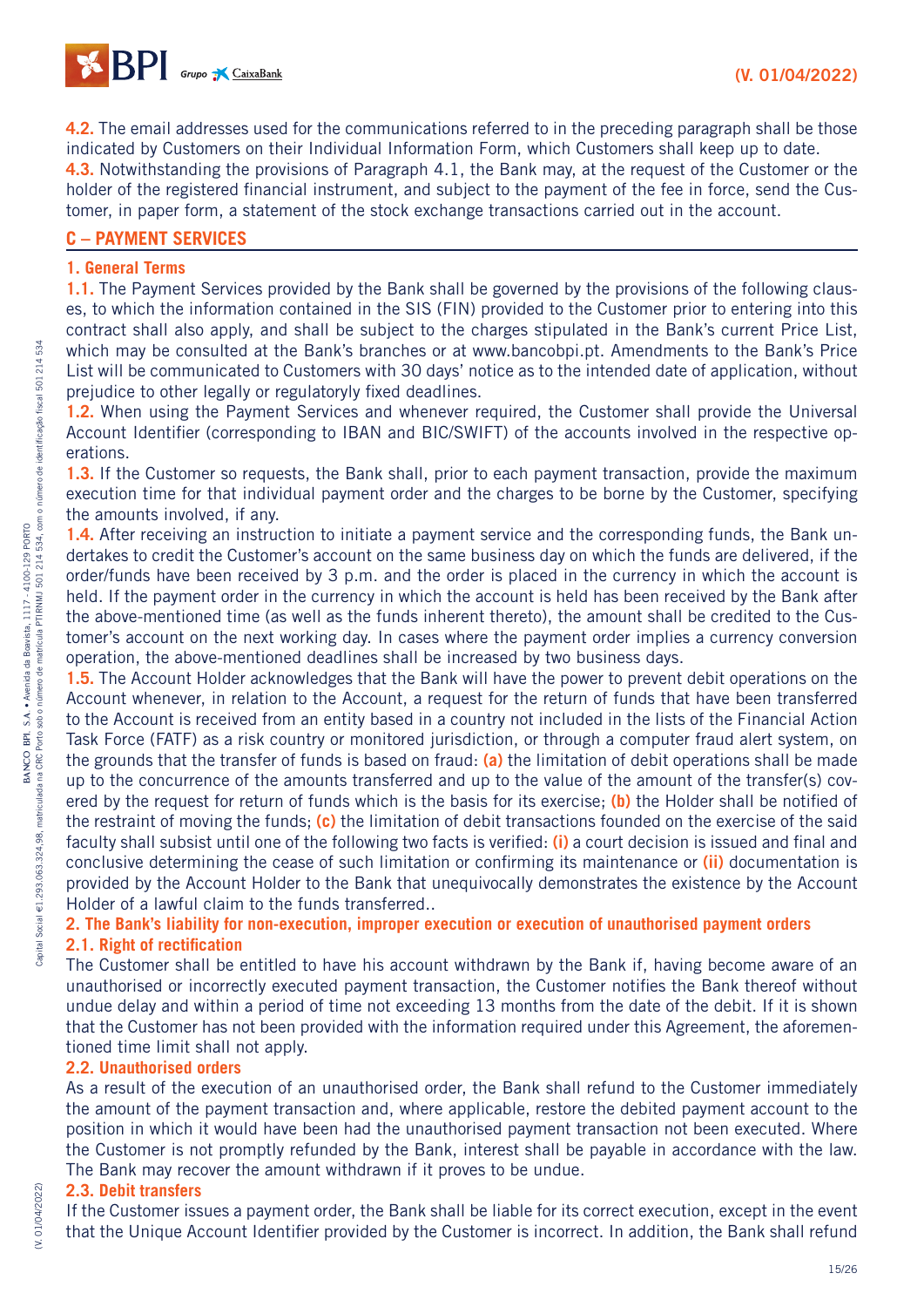

to the Customer, without undue delay, the amount of the non-executed or incorrectly executed payment transaction and, where applicable, restore the debited payment account to the state in which it would have been if the incorrect payment transaction had not taken place.

When the Bank acts as the Beneficiary's payment service provider, if it is responsible for the incorrect/ non-execution of the transfer, it shall immediately credit the corresponding amount to the Beneficiary's payment account or make the amount of the payment transaction available to the Beneficiary. Irrespective of its responsibility, the Bank shall, if so requested, immediately endeavour to trace the payment transaction and notify the Customer of the results obtained. The Bank shall also be liable for any charges for which it is responsible and for any interest to which its Customers are subject as a result of the non-execution or defective execution of the payment transaction.

#### **2.4. Direct Debits**

When the Bank acts as the Beneficiary's Direct Debit service provider, the Bank shall be liable to its Client for the correct transmission of the payment order to the payer's payment service provider, and shall immediately retransmit any incorrectly/non-executed order. In addition, the Bank shall ensure that the amount of the payment transaction files at the Beneficiary's disposal immediately after it has been credited to the Beneficiary's payment service provider's account. Irrespective of its responsibility, the Bank shall, if requested, make immediate efforts to trace the payment transaction and notify the Customer of the results obtained. The Bank, when acting as service provider of the direct debit payer, shall be liable for the non-/ undue execution of the transfer if the responsibility cannot be imputed to the Beneficiary's service provider. In this case, the Bank shall, where applicable and without undue delay, refund the Customer the amount of the non-executed or incorrectly executed payment transaction and restore the debited payment account to the situation in which it would have been if the incorrect execution of the payment transaction had not occurred. The provisions of the final part of paragraph 2.3 above shall apply to direct debits.

## **2.5. Refund of direct debit transactions**

Provided the conditions laid down by law are met, the Customer shall be entitled to full reimbursement of a payment transaction initiated by or through the Beneficiary, which has already been executed, provided that he/she submits the reimbursement request within 8 weeks from the date on which the funds have been debited.

#### **C1 - BPI PAYMENT CARDS**

The BPI Securities and Exchange Deposit account can be operated by means of payment cards issued for this purpose by CaixaBank Payments E.F.C., E.P, S.A.U., with Spanish Tax Identification Number A58513318, and registered in the Oficial Registry of Entities of the Bank of Spain with code 8788, (hereinafter referred to as the Issuer) by means of a contract to be entered into between the Customer and the Issuer, with the Bank acting as agent for the latter, and in accordance with the respective General Terms and Conditions for the Use of Debit Cards.

#### **C2 – TRANSFERS**

**1.** Upon receipt of a payment order, the Bank undertakes to credit the account of the beneficiary's Payment Service Provider within the legal time limits, which, in the case of transactions in a currency of a member state and in cases where at least one of the Payment Service Providers is located in the European Union, shall be: **(i)** on the same day, if the transfer is between accounts opened with the Bank (intrabank credit transfers); **(ii)** by the final of the following business day, if it is a national or cross-border interbank transfer; the time limit referred to in (ii) is extended to transactions with only one currency conversion carried out in the member state not belonging to the euro area. In the case of a payment order issued by the holder in paper form, the time limits referred to above may be extended by an additional business day.

**2.** In any case, if the transfer order is received by the Bank after 3 p.m. on a business day, on a non-business day or on a business day but immediately preceding a Target public holiday, the transfer order shall, as a general rule, be deemed to have been received on the first following business day.

#### **C3 - DIRECT DEBITS**

**1.** Consent for direct debit operations shall be given by the Client, as payer, to the Beneficiary**.**

**2.** In the case of direct debits, the Client may revoke the payment order until the final of the business day prior to the day agreed upon for debiting the funds.

**3.** Under the legal terms, the Bank shall debit the payment service on the collection dates indicated by the Beneficiary, which shall be considered as previously agreed upon between the Beneficiary and the Client.

**4.** The Customer may determine for each Debit Authorisation, a maximum amount, a limit for the validity period and the frequency he/she wishes to be debited for each direct debit.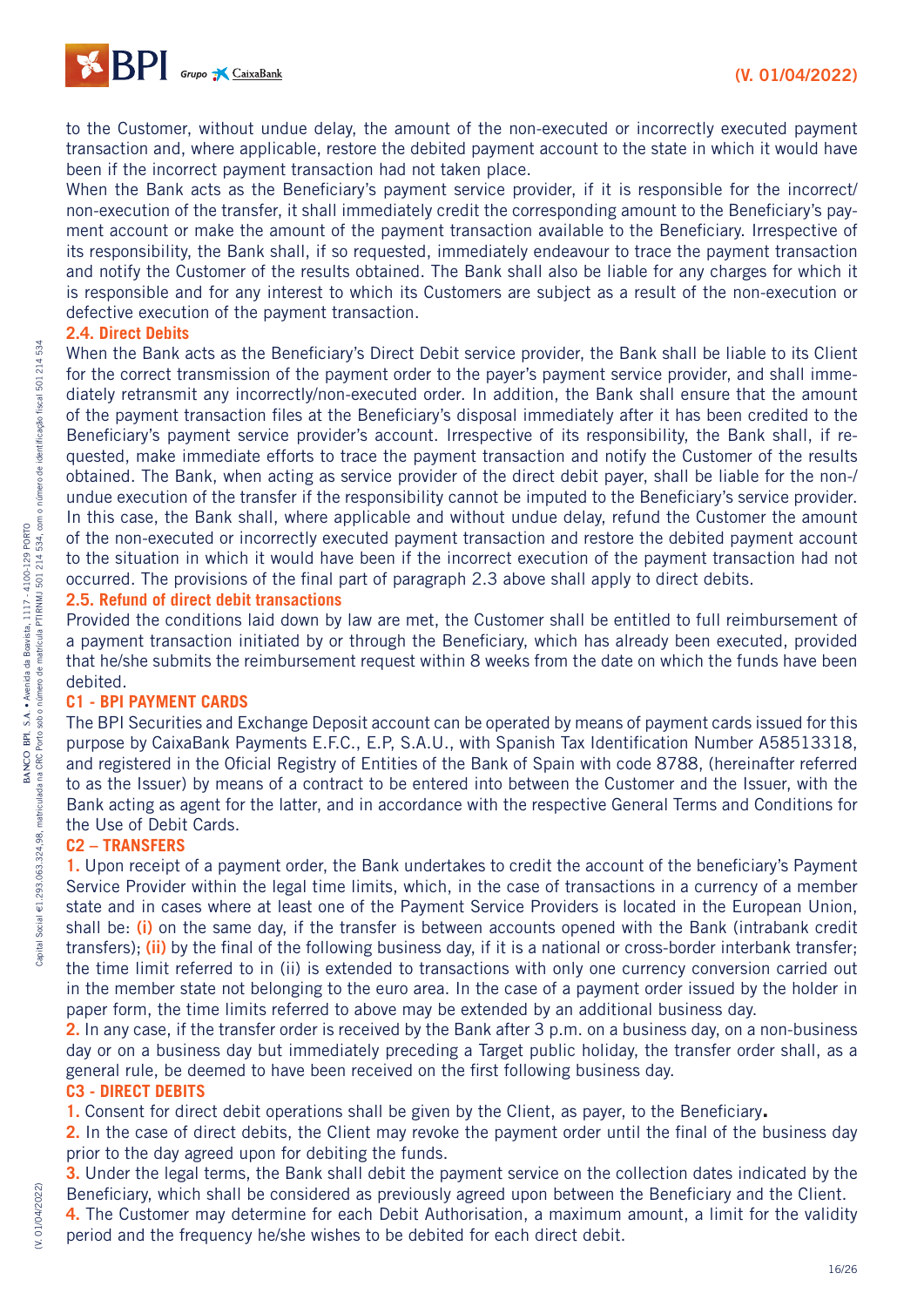

**5.** The Customer has the right to block all direct debits (total negative list), has the right to block all direct debits initiated by one or more Beneficiaries (partial negative list) or to authorise only direct debits initiated by one or more Beneficiaries in particular (partial positive list). When the Client wishes to fix a partial positive or negative list, it must indicate the system Identifier (CREDITOR ID) under which the Creditor in question is registered. The effects resulting from the existence of partial positive/negative lists shall apply exclusively to the CREDITOR IDs indicated by the Client.

## **C4 - MB WAY SERVICE**

#### **1. Definitions**

**1.1.** MB WAY service: a payment service which, by associating one or more cards with a mobile telephone number or other pre-defined identificator (such as an e-mail address), enables the following operations to be carried out:

**(i)** payment transactions for purchases at merchants subscribing to this service (the "MB WAY Transactions"); and **(ii)** credit transfers to beneficiaries who are users/members of the MB WAY Service identified through their mobile phone number (the "MB WAY Transfers").

**1.2.** MB WAY App: computer application intended for mobile devices with iOS, An- droid or Windows operating system, developed by SIBS - Forward Payment Solutions, S.A. (SIBS FPS), which allows the confirmation and authentication of MB WAY Transactions or MB WAY Transfers through the introduction of a code (MB WAY PIN) in the application and ensures the necessary data transmission for those operations to be concluded.

**1.3.** The MB WAY Service is governed by the conditions set out in this contract and those contained in the MB WAY App.

#### **2. Accessing and Installing the MB WAY App**

**2.1.** The MB WAY Service is available on the BPI Electron Cards, BPI Electron on-line, AEIST Card, BPI Universitário, BPI and BPI Gold.

**2.2.** The MB WAY Service is subscribed by the Customer at an ATM or at one of the channels provided by the Bank, indicating the mobile phone number to be associated to the Service and the MB WAY PIN.

**2.3.** The provision of the MB WAY Service by the Bank is subject to **(i)** installation of the MB WAY App on the cardholder's mobile device and respective updates whenever notified by SIBS FPS; **(ii)** the Customer accepting the conditions of use of the MB WAY App and confirming the mobile telephone number or other identificator to be used; and also **(iii)** the Bank confirming, directly or through SIBS FPS, the activation of the MB WAY Service, by sending an SMS message with an activation code.

**2.4.** The MB WAY App, to be installed on a mobile device with iOS, Android or Windows operating system and respective updates, is provided by SIBS FPS, on behalf of the Bank.

**2.5.** Once the MB WAY App has been installed and the MB WAY Service has been activated, the performance of MB WAY Transactions and/or MB WAY Transfers will also depend on the verification of the following cumulative conditions:

**(i)** maintenance, at all times, of the mobile telephone number registered in the APP active and fully operational, and/or of the other pre-defined identificators (such as the e-mail address); **(ii)** ensuring that the mobile device on which the MB WAY App has been installed is able to receive the message requesting the conclusion of the MB WAY Transaction or MB WAY Transfer (push notification).

## **3. MB WAY Transfers**

**3.1.** In addition to MB WAY Transactions, Customers may also order or receive through the MB WAY App, or other channels made available by the Bank, MB WAY Transfers up to the limits in number and value that, at each moment, are set by the Bank and are available at the Bank's branches and at www.bancobpi.pt.

**3.2.** Customers who have more than one card associated with their mobile telephone number may, when signing up or subsequently, indicate the card associated with the bank account they choose as recipient of the MB WAY Transfers they receive.

If no such indication is made, each MB WAY Transfer that is sent to you will be pending indication of the card associated with the bank account to which you wish the transferred funds to be credited.

**3.3.** The execution of an MB WAY Transfer ordered by the Customer is subject to the recipient of the funds to be transferred being or becoming a member of the MB WAY Service provided by the Bank or another Credit Institution and indicating the card associated with the bank account to which the funds transferred are to be credited. Otherwise, the transfer will not take place and will not imply any cost for the Customer. Notwithstanding, and in such cases, the Bank shall not be liable for the non-execution of the transfer ordered.

534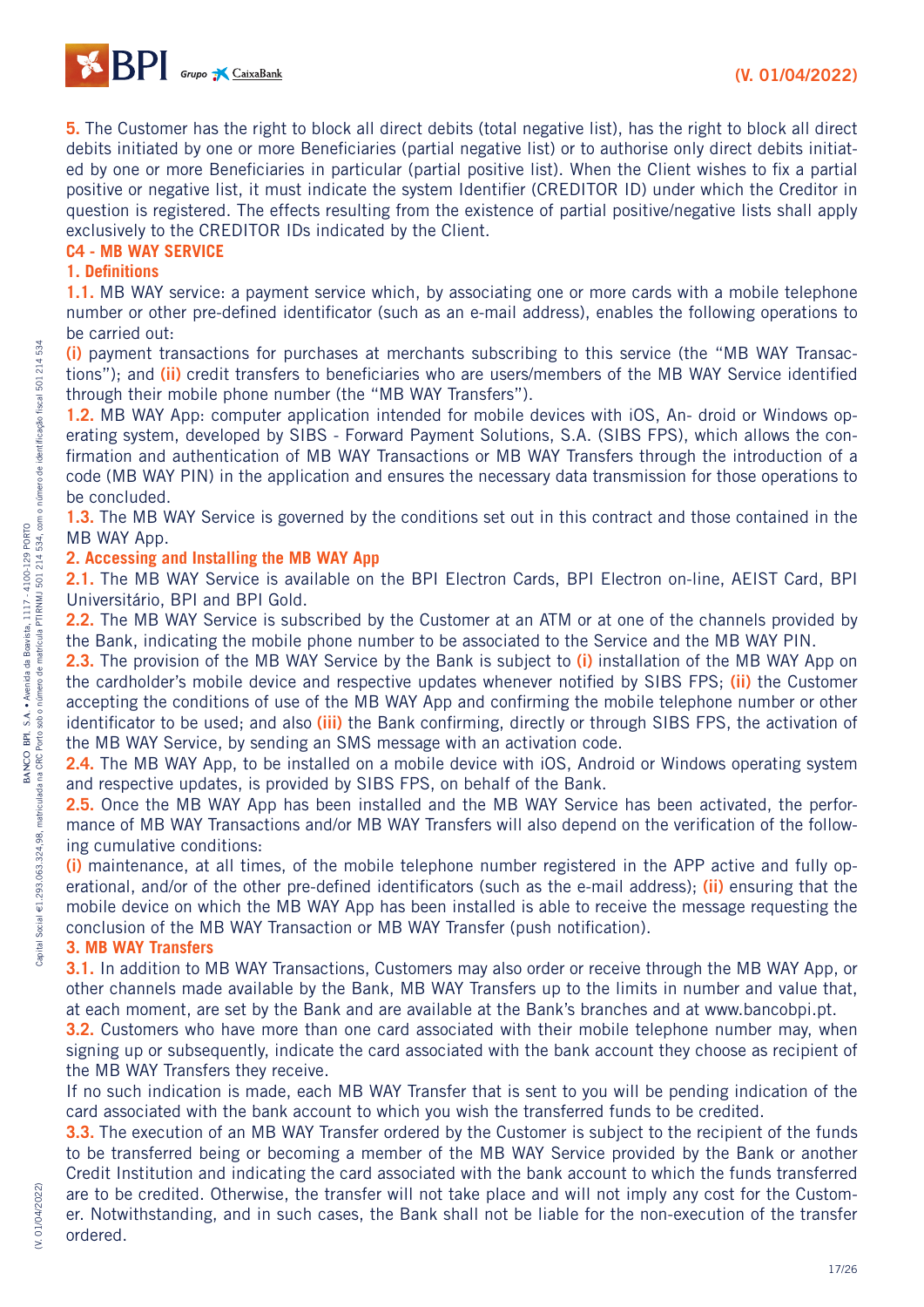

#### **4. Commissions and Charges**

**4.1.** MB WAY Transactions are not subject to any charges associated with the service.

**4.2.** MB WAY Transfers are subject to the charges fixed in the Bank's current Price List, which can be consulted at the Bank's branches or on the website www.bancobpi.pt.

#### **5. Update of Subscription data**

The Customer may change: **(i)** the mobile telephone number associated with the MB WAY Service, simply by calling an Automated Teller Machine (ATM) or one of the channels to be made available by the Bank for MB WAY Service subscription and management; or **(ii)** in the event that the identificator associated with the MB WAY Service used is the e-mail address, the change may be made through the MB WAY App or through one of the channels to be made available by the Bank for MB WAY Service subscription and management. Changes to the mobile telephone number or other identificator used for the purposes of the MB WAY Service shall only become effective after the Bank, by itself or through SIBS, which shall act in its name and on its behalf, requests the Customer to provide the new identificator (for example, the new mobile telephone number or the new email address), after which it shall be entered into the system to replace the previous one. **6. Use**

**6.1.** In order to make MB WAY Transactions, the Customer must **(i)** provide the merchant, the mobile telephone number or the other pre-defined identificator that identifies the Customer for the purposes of using the MB WAY Service; **(ii)** after receiving the message requesting confirmation of the MB WAY Transaction on the mobile device, the Customer must select on the MB WAY App the card that he wishes to use for the transaction; **(iii)** check the payment transaction and confirm it, by entering the MB WAY PIN.

**6.2.** To make MB WAY transfers, Customers must **(i)** select on the MB WAY App, or on other channels made available by the Bank, the transfer option and the card that they wish to use for the transaction; **(ii)** enter the mobile telephone number of the beneficiary of the transfer, the amount to be transferred and, if desired, a message; **(iii)** after viewing the transfer costs, confirm the transaction by entering the MB WAY PIN.

#### **7. Misuse**

**7.1.** The Customer undertakes to keep the MB WAY PIN confidential, for confirmation of MB WAY Transactions and MB WAY Transfers, as well as to ensure that the mobile telephone number and/or other identifications (such as an email address) associated with the MB WAY Service, as well as the mobile device and the MB WAY App installed thereon, are used exclusively by the Customer.

**7.2.** For security reasons, after three (3) wrong attempts to enter the MB WAY PIN, the MB WAY Service will be automatically blocked. The Customer may reactivate the MB WAY Service by entering a new MB WAY PIN and may do so at any ATM or through the channels provided by the Bank for the registration and management of the MB WAY Service.

**7.3.** In the event of fraud, loss, theft, robbery or misappropriation of the mobile devices used by the Customer for the purposes of the MB WAY Service, as well as the identificator(s) and/or the MB WAY PIN, the Customer must immediately cancel the MB WAY Service at an ATM or through any other channel provided by the Bank for the purposes of the MB WAY Service, or, further, by communicating to the Bank under the terms set out in points 9. 2, 9.3 and 9.4 of Subsection C1 of these General Terms and Conditions.

**7.4.** The Bank may temporarily or permanently terminate the MB WAY Service, either entirely or only in respect of certain cards or identificators (such as an e-mail address), under the terms and conditions set out in Paragraph 10 of Subsection C1 of these General Terms and Conditions, or when requested to do so by the ATM payment system operator for reasons of security or misuse of the MB WAY App.

#### **8. Cancellation of MB WAY Service**

The Customer may cancel the MB WAY Service at any time at an Automated Teller Machine (ATM) or at any other channel made available by the Bank for the subscription and management of the MB WAY Service, or by written communication addressed to the Bank at the addresses listed in Section G of these General Terms and Conditions.

#### **9. Use and update of data associated to the MB WAY Service**

Without prejudice to the provisions of Section E of these General Terms and Conditions, the use and update of data within the MB WAY Service shall also be governed by the following:

**9.1.** The Customer authorises the Bank to process, by itself or through SIBS or any other entity subcontracted for this purpose, the personal data provided by the Customer to the Bank when signing up for the MB WAY Service, including the data provided for the installation and use of the MB WAY App, whatever the means by which this data is collected, whether by communication to the Bank or to the entity subcontracted by the Bank, with the sole purpose of processing the data being the provision by the Bank of the MB WAY Service.

(V. 01/04/2022)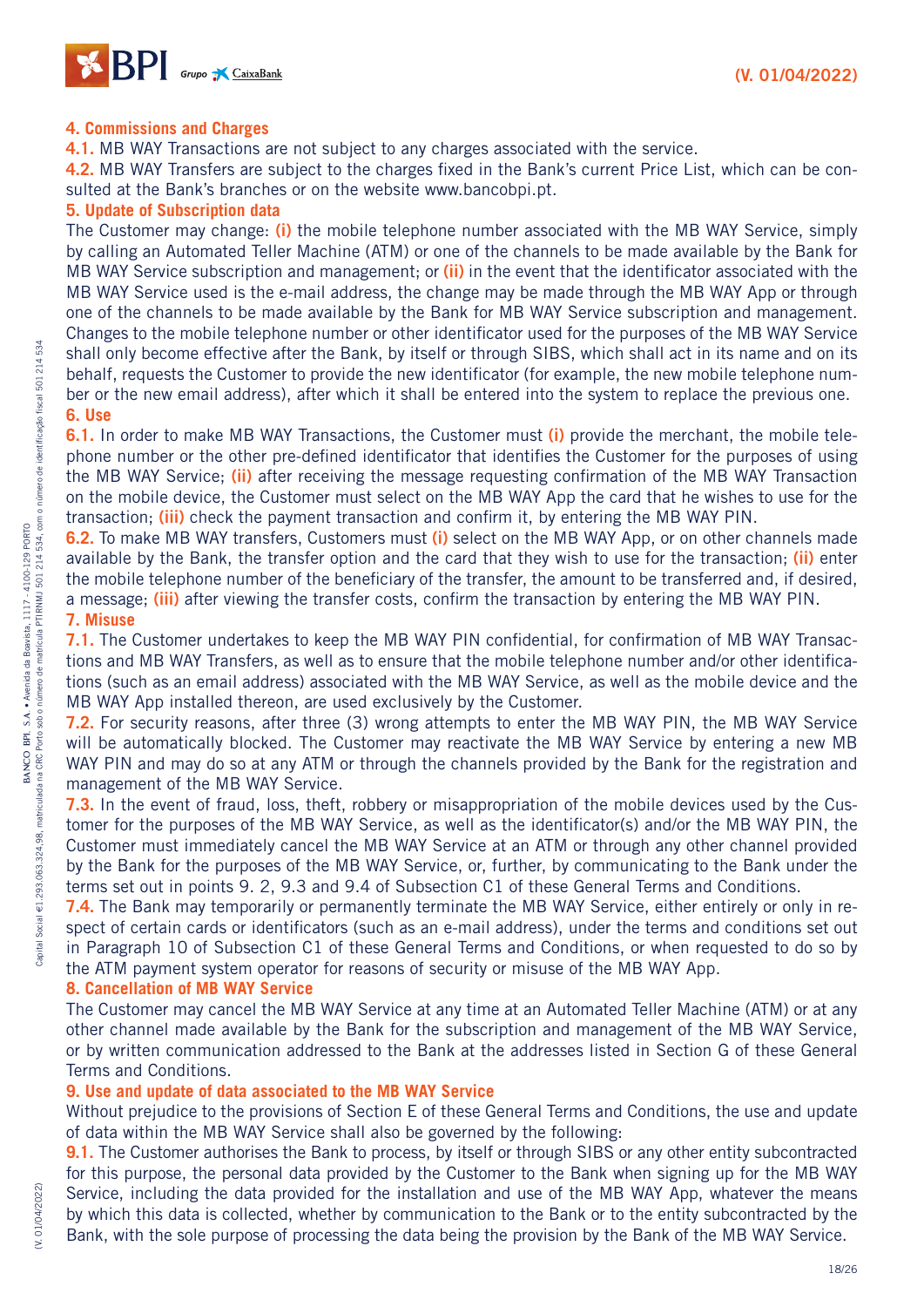

**9.2.** The Customer accepts that the records made by the computer system through which the MB WAY Service is provided and relating to the operations carried out by the Customer on the system may be used by the Bank for evidential purposes, the provision of statistical or aggregate information or other purposes, within the legal limits.

**9.3.** The Customer undertakes to communicate to the Bank any changes to the data provided when signing up for the MB WAY Service, by updating it in the "Change Data" option of the MB WAY App, through the channels to be provided by the Bank for the subscription and management of the service or through an ATM. **9.4.** The personal data provided by the Customer when signing up for the MB WAY Service will be processed and stored in a database managed by SIBS FPS or by another entity subcontracted for this purpose.

**9.5.** The Customer declares that he/she authorises the Bank to transmit his/her data to SIBS FPS or to another entity subcontracted in lieu thereof, for the provision of services inherent to the activation, support, management and maintenance of the MB WAY Service, as well as for the development of any activities related to that service.

## **D–WAGES, EXPENSES AND CHARGES**

**1.** The information on interest rates, commissions and expenses associated with opening, maintaining and closing the account, as well as on payment services and account operation means, are included in the Standardised Information Sheet (SIS) provided to the Customer upon signing this Agreement and consequent opening of the account. All other information concerning the commissions and expenses to which the account is subject, as well as the commissions, costs and charges applicable to the financial intermediation services or others provided by the Bank, namely those provided within the scope of the execution of orders received for the execution of operations on financial instruments registered or deposited or to be registered or deposited in the account, and the interest rates practised, are set out in the Price List, which is available at branches, on the Bank's website (www.bancobpi.pt) and through the BPI Digital Channels.

**2.** The Bank may, at any time, debit the account for the amounts corresponding to commissions and other costs and charges, as per the Price List in force, as well as the fees and taxes which are due in terms of the law.

**3.** The fees charged by the Bank shall be increased by any taxes and charges that may be applicable under the terms of the law.

**4.** The Bank may, in connection with the provision of an intermediation activity, offer or receive remuneration, commissions or pecuniary or non-pecuniary benefits to or from third parties, and shall be obliged, where required by law, to inform the Customer of the amount involved or, if the amount cannot be determined, of its method of calculation and, where applicable, to provide information on the mechanisms for transferring such remuneration, commission or pecuniary or non-pecuniary benefit to the Customer.

## **E – PERSONAL DATA**

#### **1. Entity Responsible for Processing:**

Banco BPI, S.A., with registered office in Porto, at Av. da Boavista, 1117, 4100-129 Porto, registered at the Porto Commercial Registry with the number 501 214 534.

#### **2. Data Holder**

Customer, Representative or Proxy.

#### **3. Contact Details of Data Protection Officer:**

The Data Holder may contact Banco BPI's Data Protection Officer by letter addressed to "BPI DPO - Avenida" da Boavista, 1117, 4100-129 Porto or via the following e-mail address: dpo.rgpd@bancobpi.pt.

#### **4. Processed personal data**

Banco BPI collects and processes the personal data best identified in the Bank's Privacy Policy, namely, identification data, property data and financial data resulting from the business relationship established with Customers. Without prejudice to the Bank's Privacy Policy being made available to Customers at the time of entering into this Agreement and being attached to the Individual Information Sheet signed by Customers, the same may be consulted at any time at https://www.bancobpi.pt/privacy-policy.

#### **5. Purposes ofprocessing**

The personal data collected by BPI are processed for the purposes identified in the Bank's Privacy Policy, with emphasis, amongst others, on the following finalities:

**(a)** Management of commercial, pre-contractual and contractual relations between Customers and Banco BPI;

(V. 01/04/2022)

(V. 01/04/2022)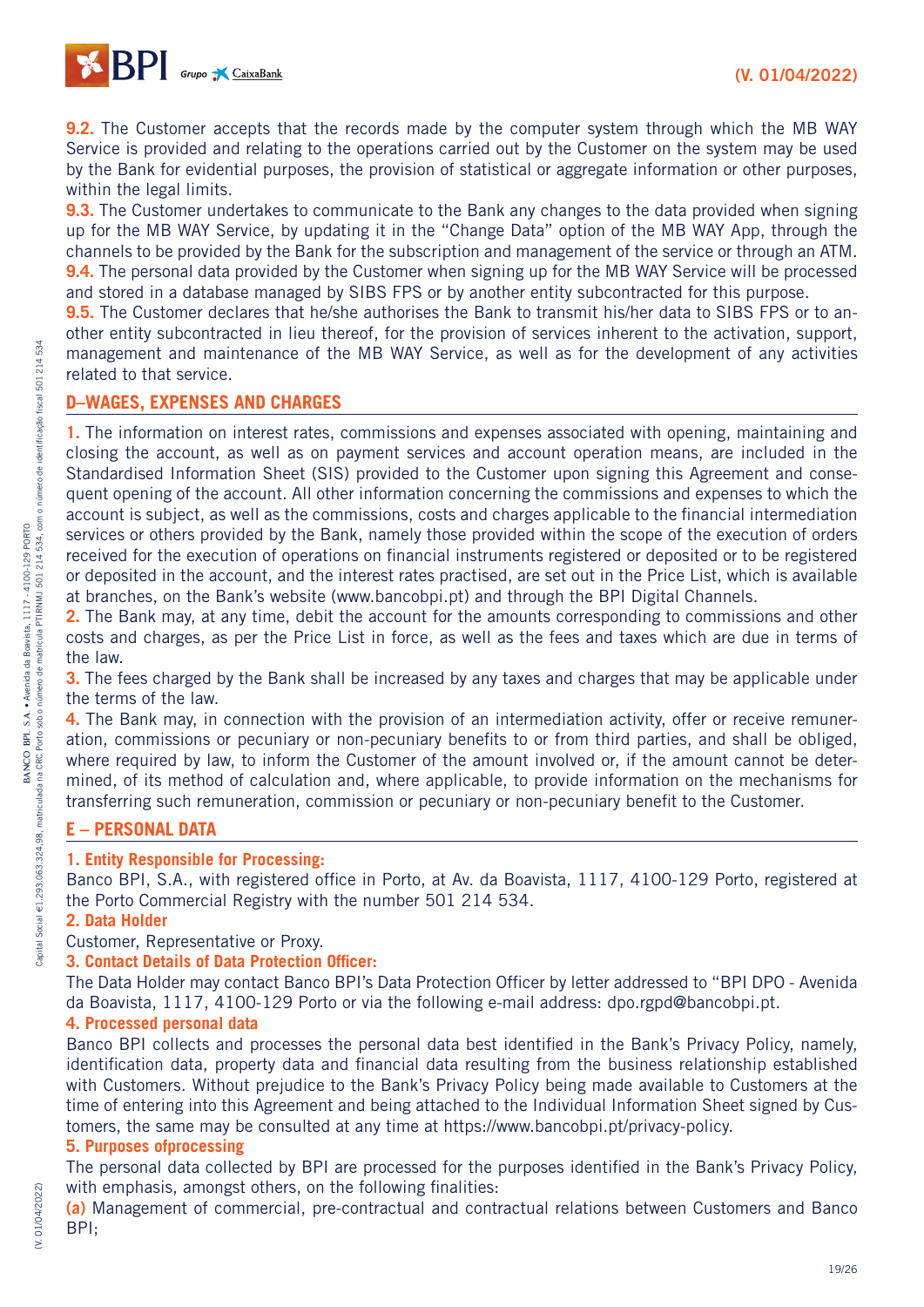

**(b)** Commercial purposes, based on the consent of the Data Subject (in accordance with the authorisations granted);

**(c)** Compliance with regulatory obligations related, namely, to the prevention and control of fraud, the fight against money laundering and the financing of terrorism, with obligations in tax matters or, furthermore, with reporting obligations to the competent authorities;

**(d)** Legitimate interest of the Bank (namely, credit recovery actions or intervention in insolvency processes or of any other nature with a view to the exercise or defence of the rights to which Banco BPI is entitled as creditor or provider of financial services, carrying out, in the terms of the law, credit assignment operations for the purpose, namely, of credit securitisation operations).

#### **6. Data communication**

Banco BPI is obliged by law to communicate its customers' personal data to the regulatory entities that supervise its activity, and to other public/commercial entities. Additionally, the Bank may transmit its customers' personal data to service providers and third parties, necessary for the management of the respective contracts, namely:

**(a)** Bank of Portugal: Central Credit Register and the Banking System Accounts Database.

Banco BPI is obliged to communicate on a monthly basis to the Central Credit Register of Banco de Portugal the balances of the liabilities associated with the execution of this Agreement and also, namely, the elements relating to the identification of the Customer (Borrower); the amount of the loans granted and the type and value of the guarantees provided; the degree of compliance with payment, the initial and residual periods, and the finality of the loans contracted; overdue loans; the value of the monthly charges associated with the payment of the loans.

**(b)** The Customer has the right to access the information that, under the terms referred to in the preceding paragraph, the Bank provides about him/her, as well as the right to request its withdrawal or updating. **(c)** The Tax and Customs Authority;

**(d)** The Central Criminal Investigation and Prosecution Department (DCIAP), the Financial Intelligence Unit and other judicial, police and sectoral authorities as provided for in the Law on Combating Money Laundering and Terrorist Financing;

**(e)** Companies controlled or participated in by Banco BPI or which have an interest in Banco BPI, such as CaixaBank, S.A. (BPI/CaixaBank Group), within the scope of the measures for the prevention of money laundering, financing to terrorism and fraud, or for the purpose of risk management, as well as the administrative and financial management of the BPI/CaixaBank Group;

**(f)** Other credit institutions and financial services, namely financial entities attached to the banking information exchange system (Swift) and payment service providers (Mastercard, Visa);

**(g)** The Securities Market Commission, under the terms envisaged in the legal and regulatory framework of the markets of financial instruments.

**(h)** Whenever Banco BPI undertakes credit recovery actions or intervenes in insolvency proceedings or of any other nature for the exercise or defence of a right that it is entitled to in a judicial process, customers' personal data, of identification and related to the process in question, are communicated to the intervening judicial authorities:

**(i)** Service providers to whom, within the scope of its activity, Banco BPI has recourse

#### **7. Data storage period**

The data is kept for the periods necessary for the purposes for which they are collected and processed, as well as to meet the legal and regulatory obligations applicable to Banco BPI or for the Bank's defence in legal proceedings.

#### **8.Exercise of rights and complaints to the Data Protection Supervisor**

In order to exercise their rights, including to access their data (right of access) or to request their rectification (right of retification), deletion (right of deletion), limitation of processing (right to limitation of processing), portability (right of data portability) or to oppose their processing in terms of the law, Customers may go to any BPI Premier Branch or Centre, or even use the Digital Channels, through the functionalities made available for this purpose.

The Data Subjects may also, if they so wish, lodge complaints or requests for information with the National Data Protection Commission, which is the national control authority for the purposes of the General Data Protection Regulation and the applicable national law (www.cnpd.pt).

#### **9. Banco BPI's Privacy Policy**

Banco BPI's Privacy Policy is available at https://www.bancobpi.pt/politica-de-privacidade.

534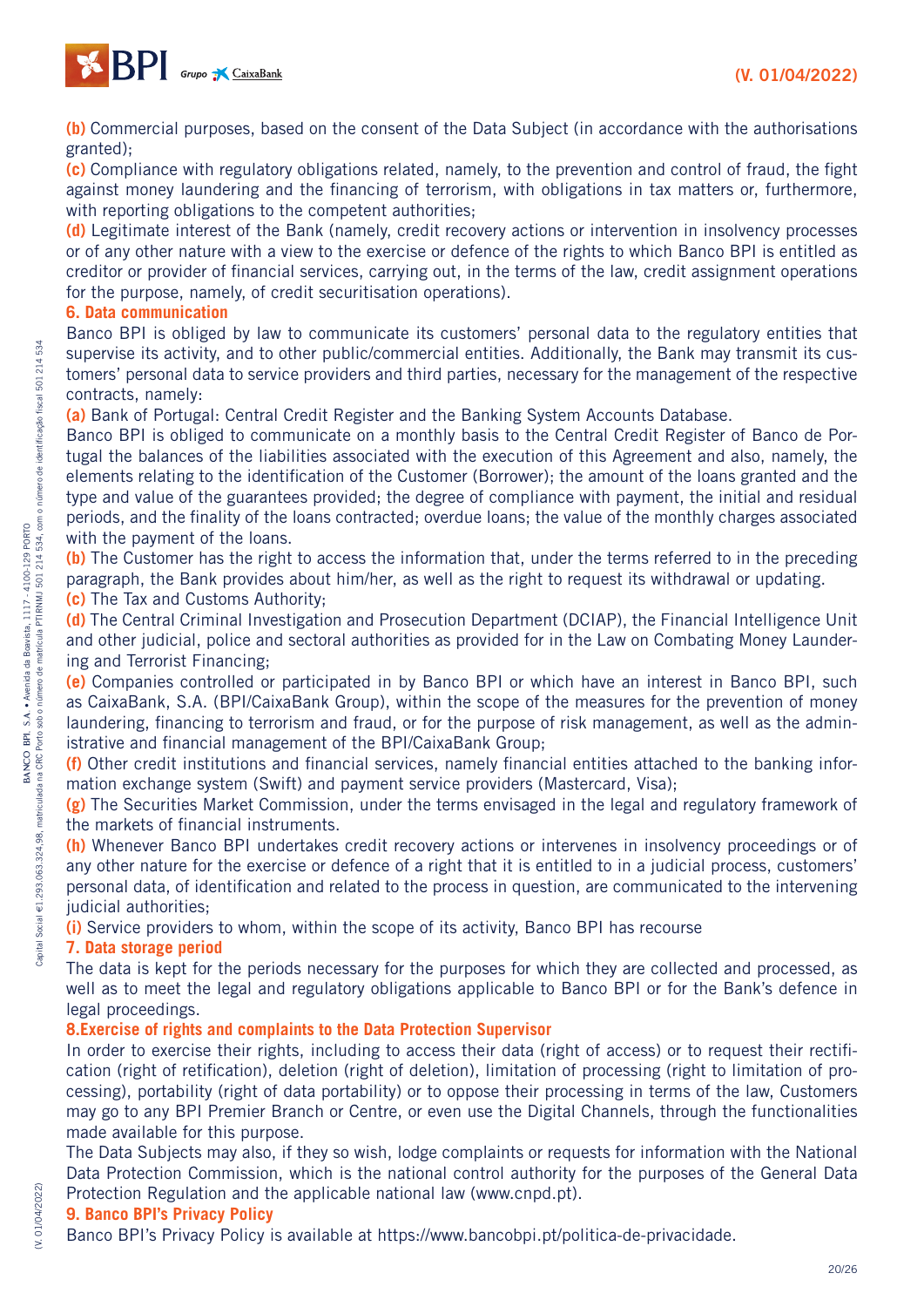

## **F –MODIFICATION OF THE GENERAL CONDITIONS**

**1.** The Bank may amend the content of any clause of the General or Specific Conditions of the contracts to which they refer, including those referring to commissions. To this end, the Bank shall notify the Customer or, in the case of joint accounts, the Account Holder indicated on the Products and Services Subscription Form as the Account Holder to be notified, or, if no such indication is made, the first Account Holder, at least two months before the date of entry into force, or within a shorter period provided for in this contract or whenever permitted by law. If the Customer does not agree with the change communicated to him/her, he/she may, free of charge, terminate the contract to which the amended General or Specific Conditions relate up to the business day preceding the date set by the Bank for the entry into force of the change in question. Should the Customer not terminate the contract on the aforementioned terms, the modification communicated to him/her shall be deemed to have been accepted, taking effect on the date set by the Bank for this purpose. The new conditions shall be posted at branches and disclosed on the Bank's website (www.bancobpi.pt), as well as through the BPI Digital Channels or in any other manner previously agreed with the Customer.

**2.** Changes in interest or exchange rates may be applied immediately and without prior notice, provided that they are based on the reference interest or exchange rates indicated in the Special Terms and Conditions.

## **G –COMMUNICATIONS, INFORMATION AND STATEMENTS**

**G1 – Communications and Information**

**1.** Communications between the Bank and the Customer shall be conducted in portuguese, without prejudice to the fact that, in the case of information prepared by third parties and where no translation into portuguese is available, the Bank may send the Customer information in English.

**2.** The Customer may contact the Bank at the following addresses/contacts:

**(a)** postal address - Avenida da Boavista, n.º 1.117, 4100-129 Porto;

**(b)** through the Internet site, available at www.bancobpi.pt;

**(c)** through the BPI Digital Channels;

**(d)** or through the telephone, available 24 hours – (+351 21 720 77 00, +351 22 607 22 66, or +351 21 720 77 07 (call to the national landline), through the personalised BPI Cards Helpline or through BPI Direto. **3.** All written communications and information that the Bank, irrespective of the capacity in which it acts, carries out or provides to its Customers, whether of a contractual nature or arising from applicable legal/ regulatory provision, shall be carried out by one of the following means:

**(a)** In electronic support, through the BPI Digital Channels ("Digital Documents" tab). The availability of a new communication/information shall be notified to the Customer by means of a notice sent to the e-mail address referred to in the following paragraph;

**(b)** In electronic form, by sending an e-mail message to the Customer at the e-mail address declared by the Customer for this purpose in the Individual Information Sheet or, at a later date, by updating the e-mail address;

**(c)** In paper format, by sending postal mail addressed to the Customer to the correspondence address declared by the Customer for this purpose at the time the account was opened, on the Products and Services Subscription Form or, at a later date, by updating the correspondence address. In the absence of such indication, the correspondence will be sent to the residential address of the Holder.

**4.** Without prejudice to that referred to in paragraphs 5 and 6 of this Subsection G1, when the Customer has signed up for BPI Digital Channels, any communications and information shall be sent/provided by the Bank to the Customer in electronic form, through that service, unless the Customer expressly states his intention, at any branch or through the Digital Channels, to receive the communications and information in paper form. Only the information/communications related to accounts corresponding to a certain NUC that the Customer has not adapted to the Digital Channels shall not be covered by this means, in which case the provisions of the following paragraphs 5 and 6 shall apply.

**5.** If the Customer is not a member of the BPI Digital Channels or holds accounts associated with different UANs (NUCs) and one of them has not joined the Digital Channels, the Bank shall send/forward the communications/information relating to the account(s) whose UAN (NUC) has not been joined, to the e-mail address or, where this is not possible, to the correspondence address, pursuant to paragraphs b) and c) of number 3 of this Subsection G1, as applicable. The same will apply in case of technical unavailability of the Service.

# (V. 01/04/2022) (V. 01/04/2022)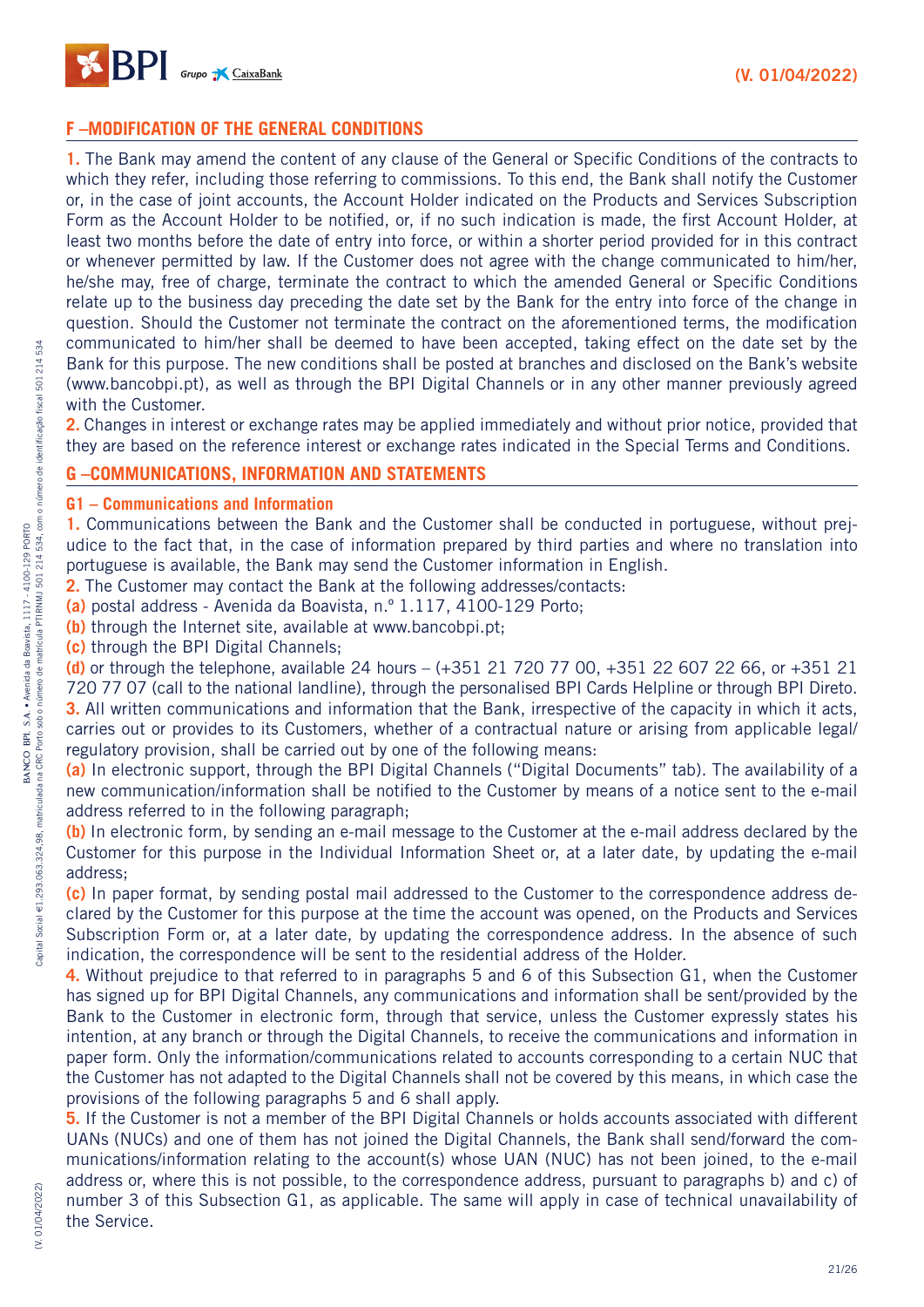

**6.** When, under the terms of the applicable law, the communications/information cannot be sent/provided by electronic means, they will be sent/provided on paper to the address indicated under paragraph c) of number 3 of the present Subsection G1.

**7.** In case the account has more than one Account Holder and when it is not mandatory, under the terms of the law, to send the communications or to provide the information to all the Account Holders, the following rules will apply:

**(a)** Without prejudice to what is set out in paragraph d) below, where the holder of an account associated with a given UAN (NUC) subscribed to BPI Digital Channels, indicated on the Products and Services Subscription Form as the holder who must be notified, is him/herself a member of those channels, the communications/information will be sent/provided through those channels, with all account holders being deemed to have been duly notified of the communications and information that are sent or provided through that Service to the said holder.

**(b)** When the Holder indicated on the Products and Services Subscription Form as the Holder of the account that must be notified is not a member of BPI Digital Channels, or if so, the UAN (NUC) associated with the account has not been subscribed to, the communications and information that must be provided by the Bank in relation to that account will be sent to the e-mail address or correspondence address in accordance with the rules set out in paragraphs 5 and 6 of this Section G1, with all the Account Holders being deemed duly notified of the communications made to those addresses.

**(c)** If no indication is given of the Holder to be notified, communications will be made in the name of the first Holder in accordance with the rules set out in the preceding paragraphs, all Account Holders will be deemed to have been duly notified of communications made to those addresses.

**(d)** When the communications/information are addressed to a specific Holder, they shall be sent to him/her through the BPI Digital Channels, if he/she is a member, or, failing this, to the e-mail address or correspondence address, in accordance with the rules set out in paragraph 5 of this Section G1.

**8.** The Customer is responsible for keeping the correspondence address, e-mail address and telephone number associated with the Account updated with the Bank, and the Bank shall not be liable for any losses resulting from the breach of this obligation.

**9.** The Bank shall not be liable for any delays, deficiencies, interruptions, security failures or other anomalies resulting from the use of mail (including electronic mail) or other means of communication, or from delivery to a place or person other than the recipient of the information, unless such anomalies are demonstrably attributable to the Bank.

**10.** If more than 2 (two) communications sent by the Bank, including by e-mail, are returned, the Bank may withhold the communications to be sent to the Customer until the respective data are updated.

**11.** The Bank shall also not be liable for damages resulting from the impossibility of executing orders or instructions transmitted by the Customer by any means whatsoever when, for reasons that are demonstrably not attributable to the Bank, its computer systems or the computer systems of third parties whose use is necessary for this purpose do not allow for the timely or complete execution of such orders or instructions.

**12.** In addition to the situations in which it is required by law, the Bank may, whenever it deems necessary, record telephone conversations and electronic communications, namely those relating to the Customer's orders and instructions, and use such records as evidence in any legal proceedings between the parties. **G2 – Statements**

**1.** The Bank shall make available free of charge on a monthly basis, in accordance with the rules laid down in Subsection G1 of these General Conditions, a statement containing all mandatory information concerning the payment transactions carried out.

**2.** This statement shall also contain information on the Customer's financial assets, namely information on deposits and other banking products subscribed to.

**3.** Without prejudice to the rules set out in Subsection G1 on the media used for sending communications/ information, the Bank shall provide the Customer with a statement in paper format free of charge when requested by the Customer at any branch or through the Digital Channels.

**4.** In cases where the minimum monthly frequency is not applicable under the law, the Bank shall send the statement at the legally established frequency.

**5.** If the Customer requests the Bank to send the statement by post at a frequency other than that legally established or requests a duplicate of the statement in paper format, the Bank reserves the right to charge the fee established in the Bank's Price List for each case.

(V. 01/04/2022)

**W. 01/04/2022**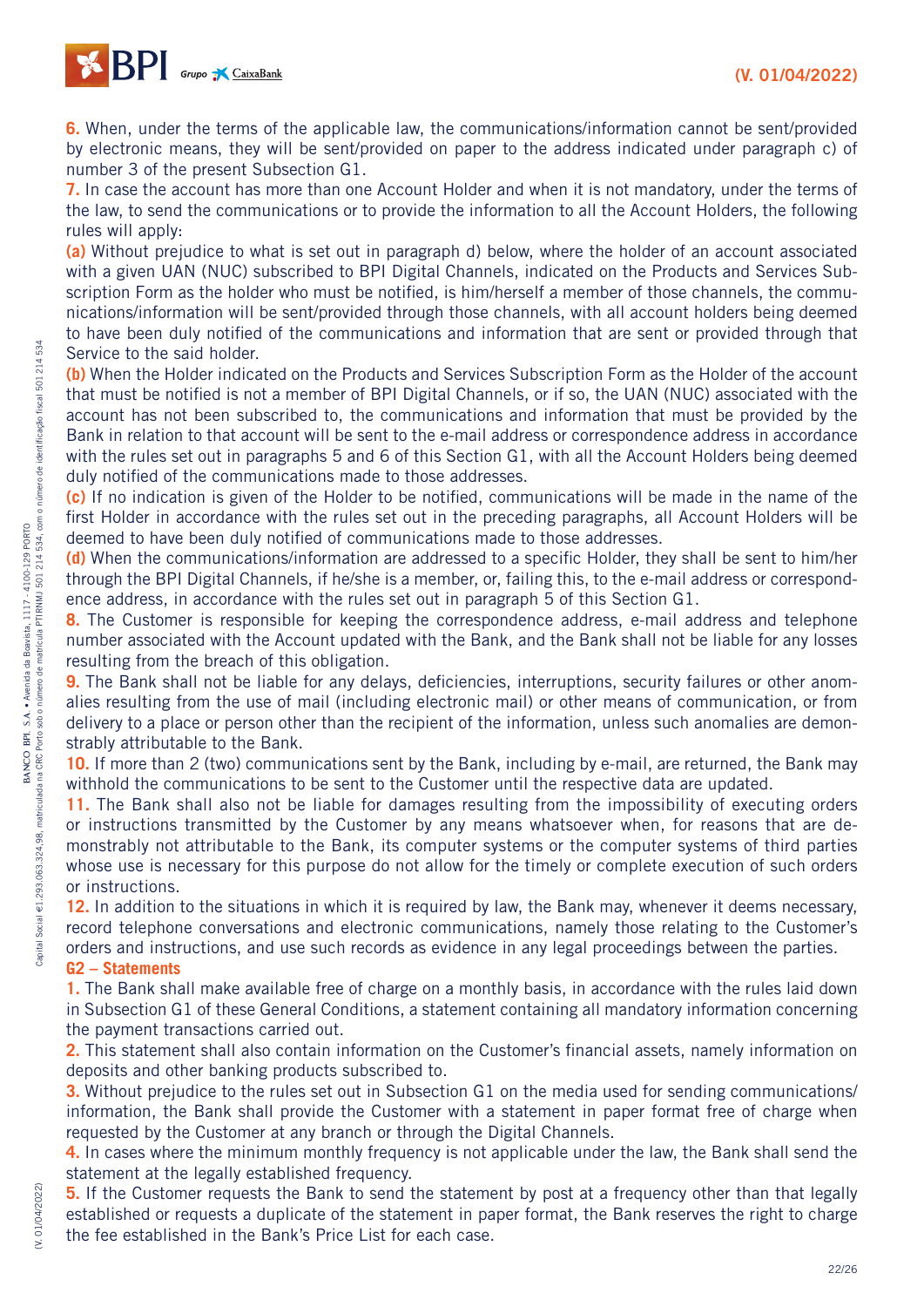

**6.** In the case of low-value payment transactions that are subject to aggregation by the card network manager, the detailed value of each transaction may be viewed on the ATM or via the card helplines referred to in Paragraph 2 of Subsection G1.

## **H – COMPLAINTS AND OUT-OF-COURT SETTLEMENT OF DISPUTES**

**1.** The Bank has a specialised team at its disposal to deal with complaints, which may be lodged at any BPI branch, through the Internet site www.bancobpi.pt, the BPI Direct Service or any other channels indicated and in the manner described in the BPI Investor Manual - Chapter "Customer Complaints". The BPI Investor's Guide is available at the Bank's branches and at the website www.bancobpi.pt.

**2.** Complaints may also be lodged directly with the Bank of Portugal by filling in the online complaint form available on the Bank Customer Website or, alternatively, by printing and filling in the form and then sending it by mail to the Bank of Portugal's address indicated on the said Website.

When applicable, complaints may also be submitted directly to the CMVM by filling in the online complaint form available at the website www.cmvm.pt, or, alternatively, by printing and filling in the said form and then sending it by mail to the CMVM address indicated at the said website.

**3.** Complaints relating to the execution, non-execution or errors in the execution of any order or instruction transmitted under the contracts referred to in the General Conditions herein, except those relating to payment services, shall be submitted within a maximum period of 15 (fifteen) days after the date they are made, failing which their execution shall be deemed definitively approved and accepted under the terms executed.

**4.** In order to ensure the out-of-court settlement of consumer disputes related to the contracts referred to in these General Conditions, with a value lower than the competence of the first instance judicial court, the Bank assures the Holder, without prejudice to the possibility of, if he so wishes, resorting to judicial means, the recourse to extrajudicial means of claim and resolution of disputes arising from the present contract, through the adhesion to entities legally authorised to carry out arbitration proceedings or to entities registered in the voluntary registration system for out-of-court settlement of consumer disputes, which shall be disclosed by the means provided for in the present contract.

**5.** Without prejudice to the rule of access established in paragraph 4 above, recourse to the entities indicated in paragraph 6 of this clause for the resolution of consumer disputes arising from credit overruns shall not be limited to the amount of the jurisdiction of the court of first instance.

**6.** The Bank has joined the Consumer Arbitration Centre of Lisbon (www.centroarbitragemlisboa.pt) and the Consumer Information and Arbitration Centre of Oporto (www.cicap.pt). Therefore, the Holder may resort to these Arbitration Centres to solve consumer disputes related to the contracts referred to in these General Conditions, with a value lower than the court of first instance, except for the disputes mentioned in paragraph 5 above.

**7.** In the event of consumer disputes with a value lower than the jurisdiction of the court of first instance arising from contracts concluded online, the Card Holder may resort to the entities identified in paragraph 6 of this clause through the online dispute resolution system, accessible through the Online Dispute Resolution Platform (ODR Platform). For further information, the ODR Platform must be consulted and, if you wish to access it, you must use the registration form at https:// webgate.ec.europa.eu/odr/, indicating, for all due purposes, the following e-mail address of Banco BPI: gestao.reclamacoes@bancobpi.pt.

**8.** Alternatively, if the consumer dispute is cross-border and of lower value than the jurisdiction of the court of first instance, the Cardholder may resort to the Lisbon Consumer Arbitration Centre (www. centroarbitragemlisboa.pt) through the network of national bodies competent for out-of-court settlement of consumer complaints in the field of financial services (FIN-NET network). The resolution of consumer disputes in the field of financial services through other bodies belonging to the FIN-NET network will depend on the Bank's agreement. For further information, the FIN-NET Network should be consulted at https://ec.europa.eu/info/business-economy-euro/banking-and-finance/consumer-finance-and-payments/ consumer-financialservices/financial-dispute-resolution-network-fin-net/fin-net-network/ members-fin-netcountry/fin-net-members-portugal.pt.

#### **I – SAFEGUARDING OF CLIENT ASSETS**

**1.** The Bank participates in the Investor Compensation Scheme, which ensures protection for investors in the event of the financial inability of financial intermediaries.

**2.** Deposits made with the Bank benefit from the repayment guarantee provided by the Deposit Guarantee Fund (Fund) provided for and regulated by Articles 154 et seq. of the RGICSF, whenever deposits become

(V. 01/04/2022)

(V. 01/04/2022)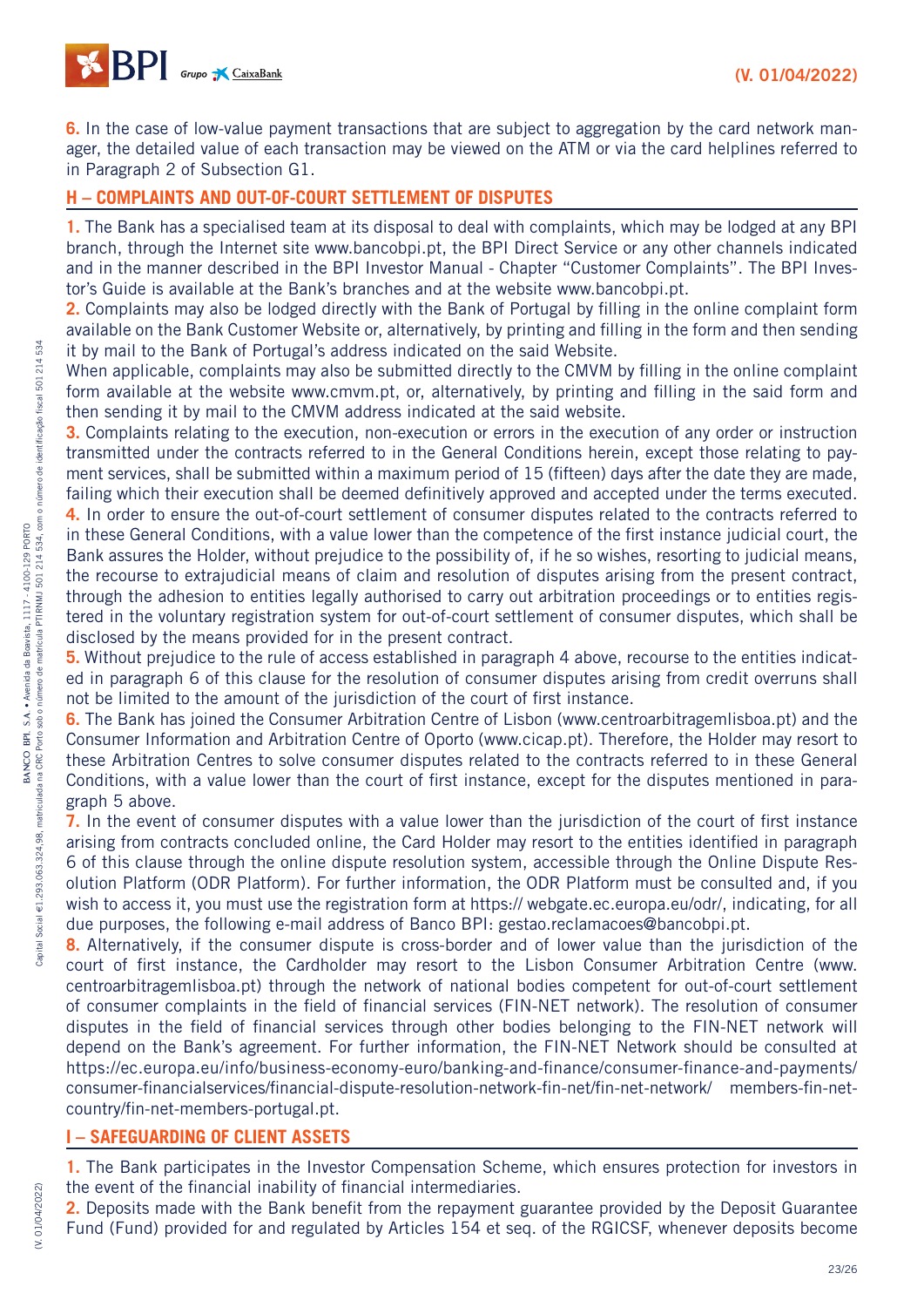

unavailable for reasons directly related to their financial situation. The Fund guarantees repayment of up to €100,000 per depositor. In calculating the value of the deposits of each depositor, the value of all deposit accounts on the date on which the unavailability of payment by the latter is ascertained, including interest and, for the balance of deposits in foreign currency, converted into Euros at the exchange rate on that date, is taken into account. For further information please consult www.fgd.pt.

**3.** For further information on the mechanisms adopted by the Bank for the safeguard and protection of its Customers' assets, investor compensation schemes and deposit guarantee scheme, please consult the BPI Investors Manual - Chapter "Safeguarding Customer Assets", which is available at the Bank's branches and at www.bancobpi.pt.

## **J – CONFLICTS OF INTEREST**

**1.** In its relations with Customers, the Bank shall ensure transparent and equitable treatment, giving precedence to the Customer's interests, both in relation to its own interests or those of the companies with which it is in a controlling or group relationship, and in relation to the interests of the holders of its governing bodies or those of its tied agents and employees of both.

2. The Conflicts of Interest Policy adopted by the Bank is described in the BPI Investor Manual - Chapter "Conflicts of Interest Policy", which is available at the Bank's branches and at www.bancobpi.pt.

## **L – OUTSOURCING**

Without prejudice to the maintenance of its liability towards the Holder, the Bank is expressly authorised to subcontract to third parties for the provision of any or some of the services of reception, transmission and execution of orders and instructions concerning financial instruments, as well as for the provision of the registration and deposit services envisaged in this contract.

## **M – CONVENTION ON PROOF - ELECTRONIC SIGNATURE**

**1.** The Subscription Number, Secret Code, Coordinates Card, authentication codes received by sms or obtained via token for identification, access to Digital Channels and execution of operations, as well as the biometric data for access to the BPI App, are personalised security credentials that allow the Bank to verify the Customer's identity, authenticate the respective access and use of each remote channel, and establish authorship of the orders transmitted therein, embodying an electronic signature, the object of an individual and exclusive right whose use in accordance with the agreement identifies and authenticates the Customer before the Bank and attributes authorship to the instructions and electronic documents thus transmitted and subscribed.

**2.** The parties further agree that the subscription of acts or contracts concluded with the Bank by means of an advanced electronic signature affixed by the Customer shall have the same legal and evidentiary value as the Customer's handwritten signature on paper, under the terms and for the purposes of paragraph 9 of Article 3 of Decree-Law No. 12/2021 of 9 February.

**3.** The Bank shall legitimately assume that any access, request for information, transmission of orders or instructions, subscription of contracts or execution of any legal acts or transactions using the aforementioned personalised security credentials under the terms agreed herein shall be of the Customer's authorship, and the Bank shall not be required to verify it by any other means.

**4.** The provisions of the preceding paragraph shall not be construed as preventing the Bank from opting, at its discretion, to obtain confirmation from the Customer of the orders or instructions received, including written confirmation, with an autograph signature(s), nor shall they prevent the Bank from adopting another form of contractualisation of banking operations at the Bank's request or as a result of a legal provision, which may limit the acceptance of certain types of instructions according to amounts, number of orders or other criteria.

**5.** The orders and instructions received by the Bank, as well as the subscription of contracts or the execution of any legal acts or transactions, provided that they are duly validated through the use of the aforementioned personalised security credentials, shall have full legal effect, and the Bank shall be irrevocably entitled to fulfil or execute them and make the debits and credits resulting therefrom, it being understood, in any event, that the Bank is acting in compliance with the orders and instructions received and the Customer's real will.

**6.** It is expressly agreed between the Customer and the Bank that, under the terms and for the purposes of Article 3(9) of Decree-Law No. 12/2021 of 9 February, the use of the aforementioned personalised security

(V. 01/04/2022)

(V. 01/04/2022)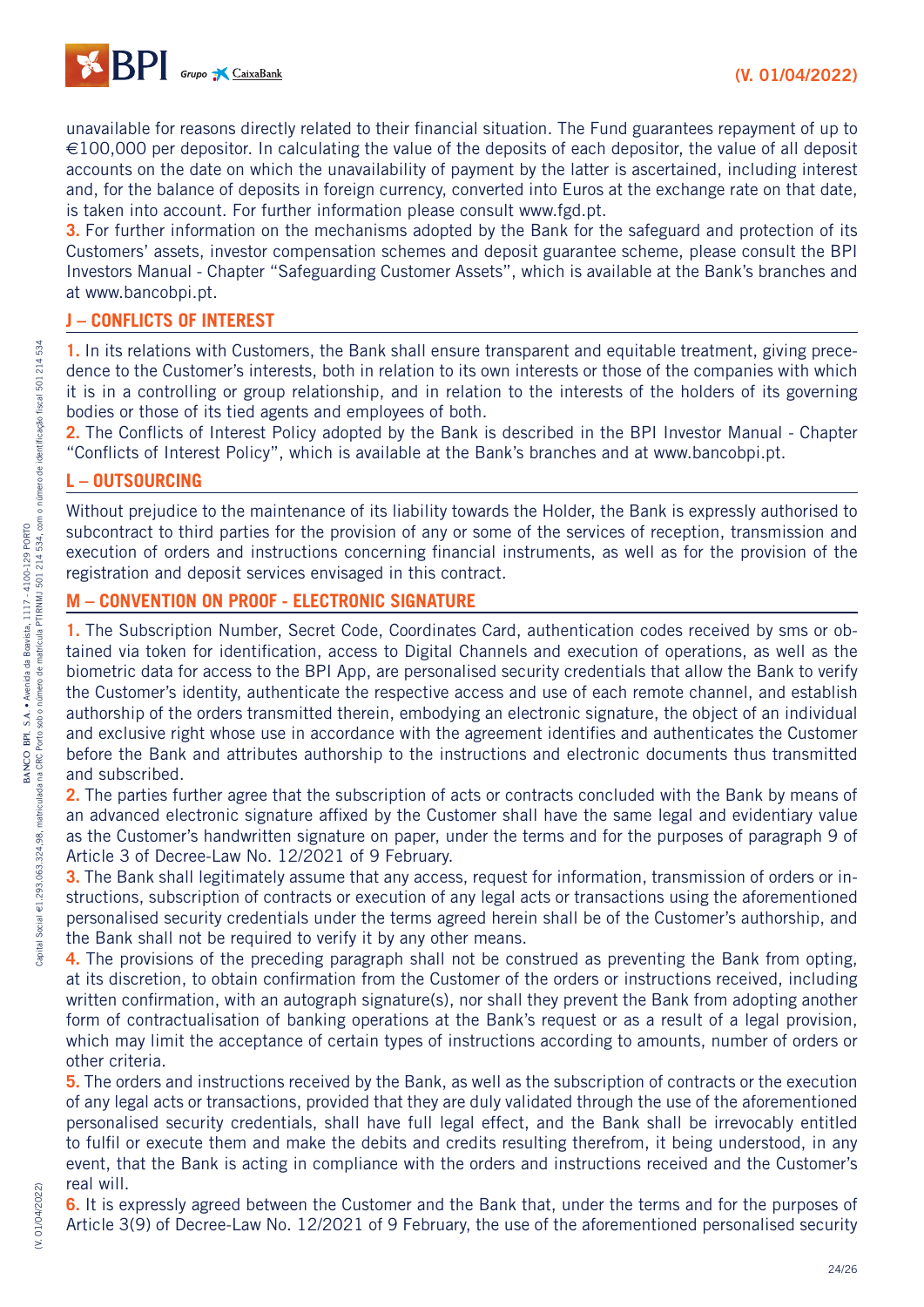

credentials of the Customer shall have the same legal and evidential value as the Customer's handwritten signature on paper.

**7.** The provisions of this clause shall also apply to the contracting of products and services with third parties for whom the Bank acts on behalf of and in the name of.

## **N – TERM, TERMINATION AND RESOLUTION**

**1.** The contracts referred to in these General Conditions are concluded for an indefinite period of time.

**2.** Either party may terminate, at any time, the contracts referred to in these General Conditions, provided they notify the other party in writing with a notice period of 30 (thirty) or 60 (sixty) days prior to the intended termination date, depending on whether it is the initiative of the Card Holder or the Bank, respectively.

**3.** Termination of the Securities and Exchange Deposit Account contract by the Customer shall depend on the declaration, in the case of joint accounts, of all the Account Holders, regardless of the account's operating system, and may take immediate effect, provided that the account has no negative balance and that the Customer has no outstanding obligations to the Bank.

**4.** In the event of termination of the Securities Account contract **(i)** the Account Holders shall proceed to withdraw the existing balance until the respective closure and, if they fail to do so by that date, the Bank shall send them a cheque in that amount, less the expenses of issue and mailing, in accordance with the Bank's Price List; **(ii)** the financial instruments deposited or registered therein shall be used for the purposes indicated by the Account Holders.

**5.** After the Account closure date, no orders or instructions will be executed by the Bank and all cheques presented to it for payment will be returned. Upon closure of the account, the Cardholder shall return to the Bank the cheque books and other means of payment associated with the account.

**6.** Termination of the Securities and Exchange Deposit Account contract shall not affect securities transactions that are in progress, and securities acquired as a result thereof shall be disposed of in a manner specifically determined by the Account Holder or, in the absence of any particular indication, in a manner identical to that generally applicable to all other securities of the same type.

**7.** Once the Securities and Exchange Account contract is terminated and the account is closed, as long as the securities remain deposited or registered with the Bank, the Bank shall not be obliged to comply with any new orders concerning securities, other than those relating to their transfer to accounts with other entities where they are to be deposited or registered. Should the Holder not inform the Bank, within 45 (forty-five) days of termination, of the destination of the securities still registered or deposited, the Holder hereby authorises the Bank, without prior notice, to promote the respective sale, on a regulated market or off-market, making the respective proceeds available to the Holder, minus any expenses and commissions that may be incurred. In the execution of the sale, the Bank shall act diligently, loyally and transparently according to the principles of good faith, always giving precedence to the interests of the Holder and executing the sale under the best conditions that the market makes possible.

**8.** Without prejudice to the fulfilment of the procedures described above and provided that, in this particular situation, the Bank gives 70 (seventy) days' notice, the Bank may terminate the MB Account contract if the account has a balance lower than the minimum published at any time in the Bank's Price List and no credit or debit movement has been recorded in it on the Customer's initiative in the 6 (six) months prior to the notice of termination. In such circumstances, the Cardholder acknowledges to the Bank the right to cancel any means or services of payment associated to the account, namely cheques, standing orders and direct debits. **9.** The termination of a Securities and Exchange Account contract determines the extinction of the contract for the use of BPI Digital Channels.

**10.** The Bank may terminate immediately by simple written notice to the Accountholders all or any of the contracts contained in this document in the event of failure by the Accountholders to comply with the obligations arising from the same or in the event of failure by the Accountholders to comply with other contracts entered into with the Bank, as well as in the event of abuse by the Accountholders of the payment cards associated with the account or when incidents are detected, on their behalf with the Bank of Portugal or with companies specialised in credit information that are legally authorised to carry out this activity, or when the existence of a payment plan homologated by a court, the filing for insolvency or the declaration of insolvency of any of the Accountholders is recorded.

**11.** Without prejudice to the provisions of the preceding paragraph, the Bank may also terminate this Agreement and close the Account with immediate effect whenever any of the following situations is found to exist: **(i)** falsity, inaccuracy or inaccuracy of any data provided by the Customer for the purpose of entering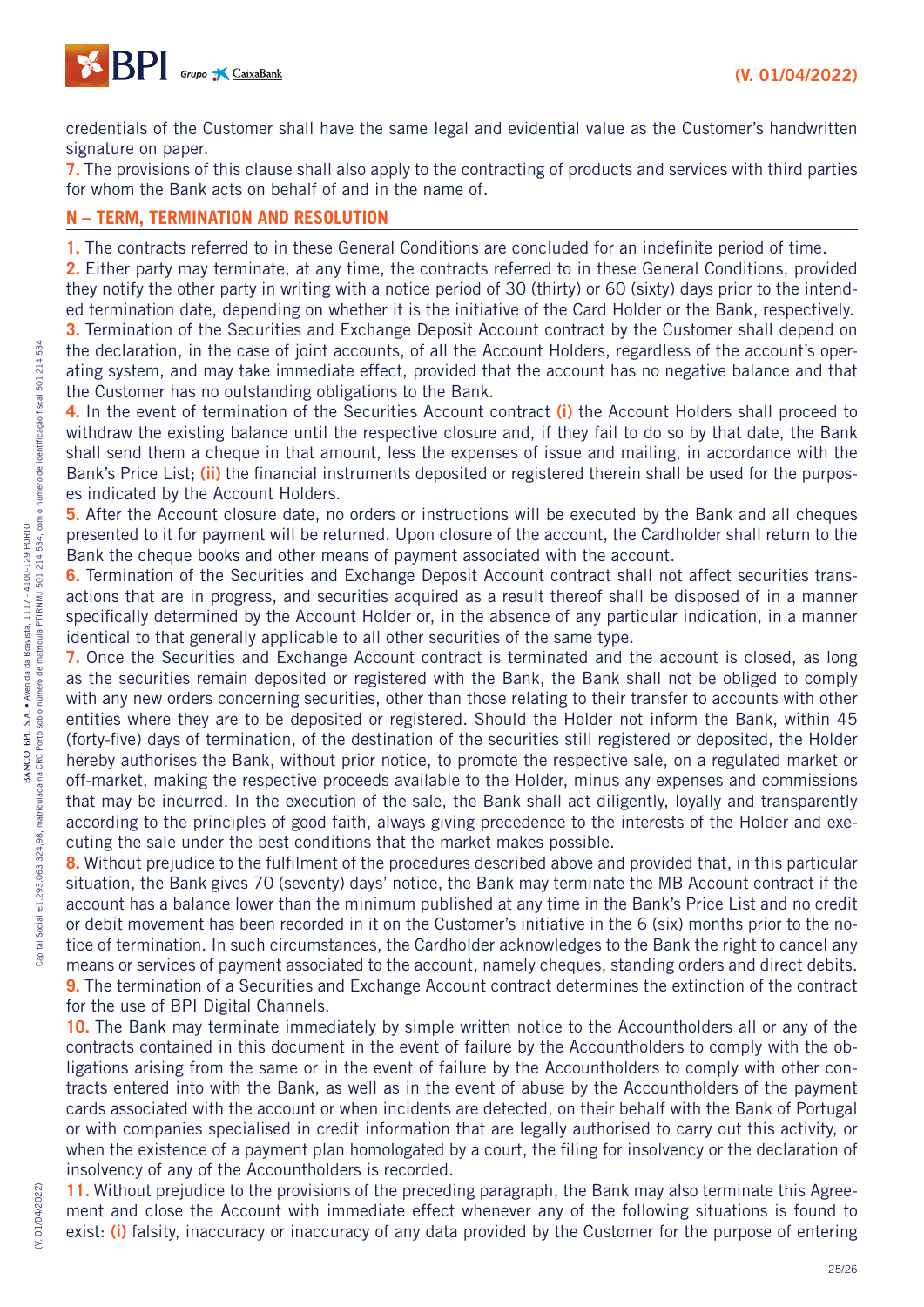

into and executing this Agreement or any transaction provided for herein; and **(ii)** Customer's breach of legal duties applicable to him/her, namely with regard to anti-money laundering and anti-terrorist financing rules.

## **O - JURISDICTION AND BURDEN OF PROOF**

**1.** For all matters arising from these General Conditions, the court of the defendant's domicile shall be the competent court, without prejudice to the provisions of article 71 of the Civil Procedure Code. **2.** In the event of a dispute between the Bank and the Holder, the burden of proof lies with the party claiming the fact in its favour, the other party being obliged to cooperate to the best of its ability, namely by providing, to the extent possible, the information and documentation requested concerning the dispute in

## **P - COMMON CLAUSES**

question.

The provisions set out in Sections D to O are common to the contracts regulated in Sections A (securities and exchanges deposit accounts), B (BPI Digital Channels) and C (Payment Services).

(Signature of the 1st Holder as Identification Document)

(Signature of 2nd Holder / Representative / Attorney as Identification Document)

Date  $\Box$ - $\Box$ - $\Box$ - $\Box$ -

(Signature of the 3rd Holder / Representative / Attorney as Identification Document)

## ENDORSEMENT/ACKNOWLEDGEMENT OF SIGNATURE(S) (TO BE COMPLETED BY THE BANK)

(Signature of Bank employee)

| Date $ - $      |  |  |
|-----------------|--|--|
| Mecanographic L |  |  |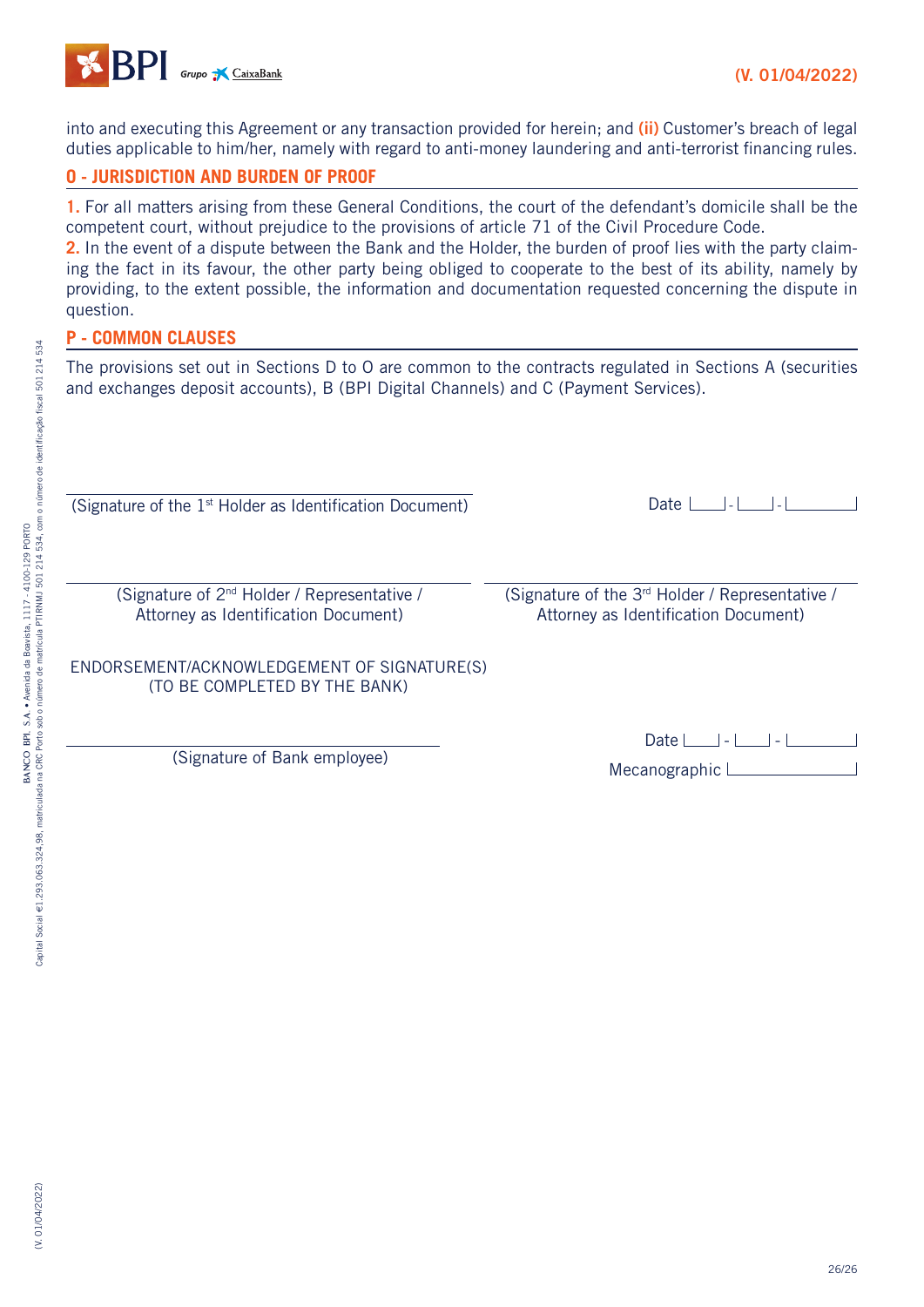

## **DEPOSITOR INFORMATION BASIC INFORMATION ABOUT THE PROTECTION OF DEPOSIT**

| <b>Deposits in Banco BPI, S.A.</b><br>are protected by                 | Deposit Guarantee Fund <sup>1</sup>                                                                                                                                                             |
|------------------------------------------------------------------------|-------------------------------------------------------------------------------------------------------------------------------------------------------------------------------------------------|
| <b>Limit of protection</b>                                             | EUR 100.000 per depositor, per credit institution <sup>2</sup>                                                                                                                                  |
| If you have more deposits<br>at the same credit institution            | All your deposits at the same credit institution are 'aggregated' and the<br>total is subject to the limit of EUR 100.000 <sup>2</sup>                                                          |
| If you have a joint account<br>with other person(s)                    | The limit of EUR 100.000 applies to each depositor separately <sup>3</sup>                                                                                                                      |
| <b>Reimbursement period in case</b><br>of credit institution's failure | 10 (ten) business days, until 31 December 2023 <sup>4</sup>                                                                                                                                     |
| <b>Currency of reimbursement</b>                                       | Euro                                                                                                                                                                                            |
| <b>Contact</b>                                                         | Fundo de Garantia de Depósitos<br>Av. da República, 57 - 8°<br>1050-189 Lisboa, Portugal<br>Téléphone: +351 21 313 01 99 (call to the national landline)<br>Courrier électronique: geral@fgd.pt |
| <b>More information</b>                                                | www.fgd.pt                                                                                                                                                                                      |
| <b>Acknowledgement of receipt</b><br>by the depositor                  |                                                                                                                                                                                                 |

## **Additional information**

<sup>1</sup> Scheme responsible for the protection of your deposit - your deposit is covered by a contractual scheme officially recognized as a Deposit Guarantee Scheme. If insolvency of your credit institution should occur, your deposits would be repaid up to EUR 100.000.

<sup>2</sup> General limit of protection - If a deposit is unavailable because a credit institution is unable to meet its financial obligations, depositors are repaid by a Deposit Guarantee Scheme. This repayment covers at maximum EUR 100.000 per credit institution. This means that all deposits at the same credit institution are added up in order to determine the coverage level. If, for instance, a depositor holds a savings account with EUR 90.000 and a current account with EUR 20.000, he or she will only be repaid EUR 100.000. This method will also be applied if a credit institution operates under different trademarks.

<sup>3</sup> Limit of protection for joint accounts - In case of joint accounts, the limit of EUR 100.000 applies to each depositor. However, deposits in an account to which two or more persons are entitled as members of a business partnership, association or grouping of a similar nature, without legal personality, are aggregated and treated as if made by a single depositor for the purpose of calculating the limit of EUR 100.000. In some cases, outlined in Article 166 (2) (a), (b) and (c) of the Legal Framework of Credit Institutions and Financial Companies, approved by Decree-Law no. 298/92, of 31 December, deposits are protected above EUR 100.000. More information can be obtained under www.fgd.pt.

4 Reimbursement - The responsible Deposit Guarantee Scheme is the Deposit Guarantee Fund, domiciled at Av. da República, 57 - 8º, 1050-189 Lisboa, Portugal, telephone +351 21 313 01 99 (call to the national landline), e-mail: geral@fgd.pt and website www.fgd.pt. It will repay your deposits (up to EUR 100.000) no later than **(i)** 10 business days, from 1 Janua ry 2021 to 31 December 2023, **(ii)** from 1 january 2024, within 7 business days.